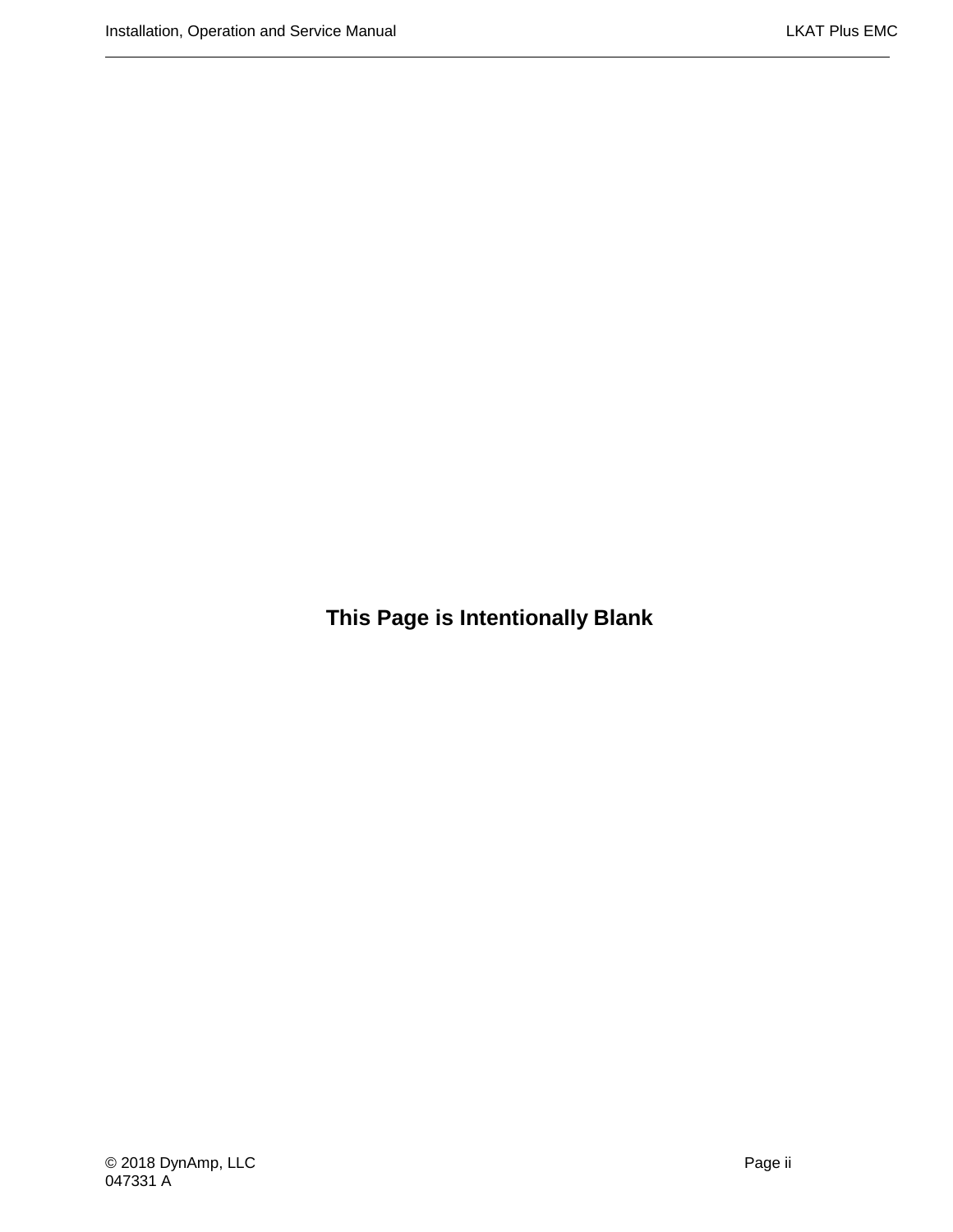# <span id="page-2-0"></span>**DynAmp, LLC WARRANTY**

Items and components manufactured by DynAmp, LLC for permanent installation are warranted to be free from defects in material and workmanship for a period of two (2) years from the date of shipment.

Items and components manufactured by DynAmp, LLC for portable and temporary use in more than one location are warranted to be free from defects in material and workmanship for a period of eighteen (18) months from the date of shipment.

Extended warranties may be available for purchase for some products. Extended warranties are provided on a serial number by serial number basis as noted on DynAmp's original invoice and/or packing list.

Items and components not manufactured and resold by DynAmp, LLC are warranted by their manufacturer.

Warranty repair shall be, at DynAmp's option, in the form of repair or replacement of the defective items or components. Concerning warranty repairs, DynAmp, LLC will be responsible for DynAmp provided time, material and transportation costs (shipping or travel). Actual method of warranty repair / correction will be determined by DynAmp, LLC at DynAmp's sole option. Such warranty repair shall constitute a fulfillment of all DynAmp, LLC liabilities in respect to said items and components. In no event shall DynAmp, LLC be liable for consequential damages

Information in this document is subject to change without notice.

© 2018 DynAmp, LLC. All rights reserved.

Reproduction in any manner whatsoever for purposes other than installation, operation, or service by the purchaser or end user without the written permission of DynAmp, LLC is strictly forbidden.

This manual is part of the complete set of product documentation that includes installation, operation, and service instructions, drawings and test results. Users should evaluate the information in the context of the complete set of product documentation and their particular applications. DynAmp, LLC assumes no liability for any incidental, indirect, or consequential damages arising from the use of this documentation.

While all information presented is believed to be reliable and in accordance with accepted engineering practices, DynAmp, LLC makes no warranties as to the completeness of the information.

All trademarks used in association with LKAT Plus are trademarks of DynAmp, LLC.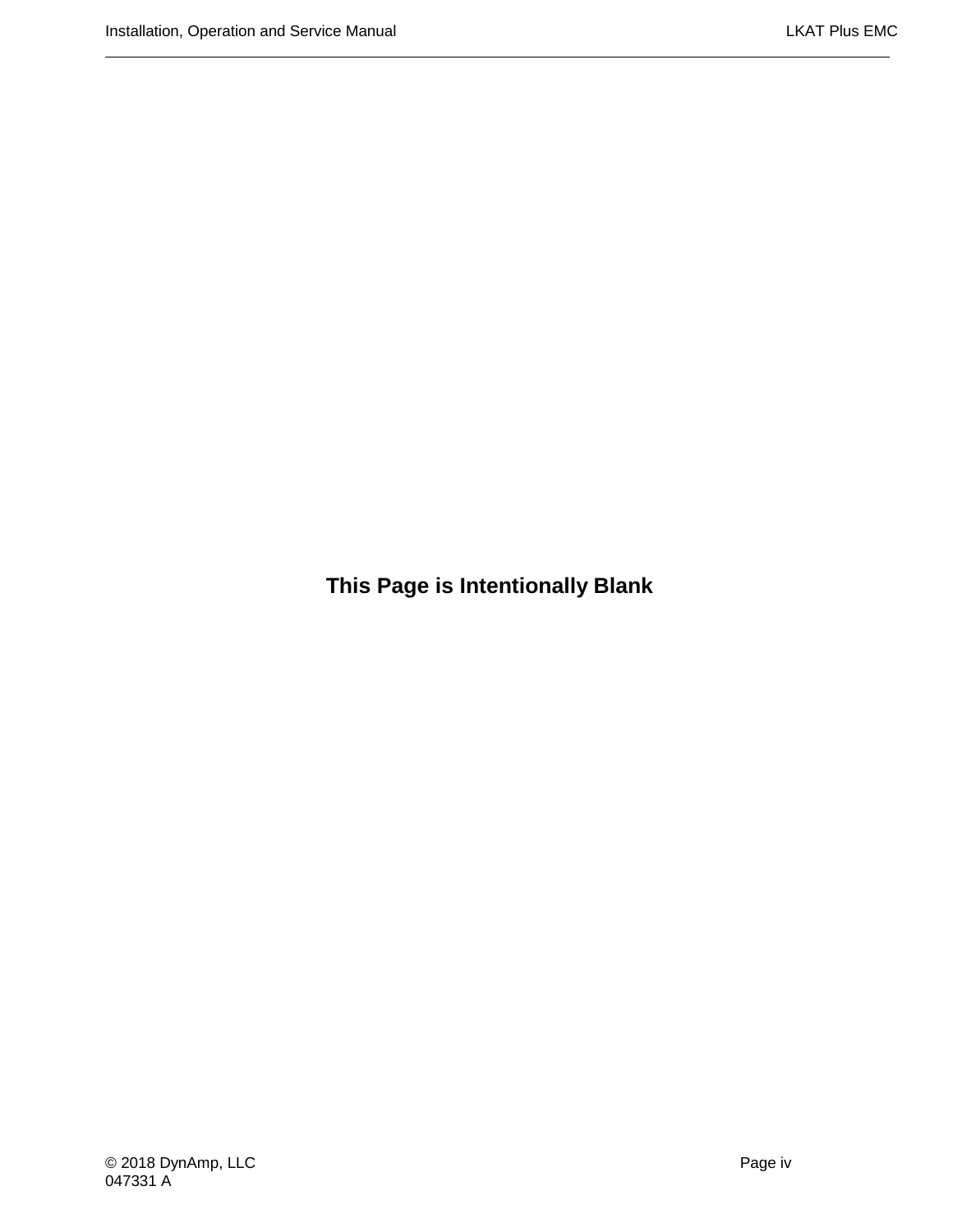# <span id="page-4-0"></span>**TABLE OF CONTENTS**

|             | Paragraph Title |                                                             | Page |
|-------------|-----------------|-------------------------------------------------------------|------|
|             |                 |                                                             |      |
|             |                 |                                                             |      |
|             |                 |                                                             |      |
|             |                 |                                                             |      |
|             |                 |                                                             |      |
|             |                 |                                                             |      |
|             |                 |                                                             |      |
|             |                 |                                                             |      |
|             |                 |                                                             |      |
| 2.1<br>2.2  |                 |                                                             |      |
| 2.3         |                 |                                                             |      |
| 2.4         |                 |                                                             |      |
| 2.5         |                 |                                                             |      |
|             |                 |                                                             |      |
|             |                 |                                                             |      |
|             |                 |                                                             |      |
| 4.2         |                 |                                                             |      |
| 4.3         |                 |                                                             |      |
| 4.4         |                 |                                                             |      |
| 4.5         |                 |                                                             |      |
| 4.6         |                 |                                                             |      |
|             |                 |                                                             |      |
| 5.1         |                 |                                                             |      |
| 5.2         |                 |                                                             |      |
| 5.3         |                 |                                                             |      |
| 5.4         |                 |                                                             |      |
| 5.5         |                 |                                                             |      |
| 5.6         |                 | TROUBLESHOOTING AN ACCURACY DIAGNOSTICS FAULT INDICATION 19 |      |
| 5.7         |                 |                                                             |      |
| 5.8         |                 |                                                             |      |
| 5.9<br>5.10 |                 |                                                             |      |
| 5.11        |                 |                                                             |      |
| 5.12        |                 |                                                             |      |
|             |                 |                                                             |      |
| 6.1         |                 |                                                             |      |
| 6.2         |                 |                                                             |      |
| 6.3         |                 |                                                             |      |
|             | 7. DRAWINGS     |                                                             | 29   |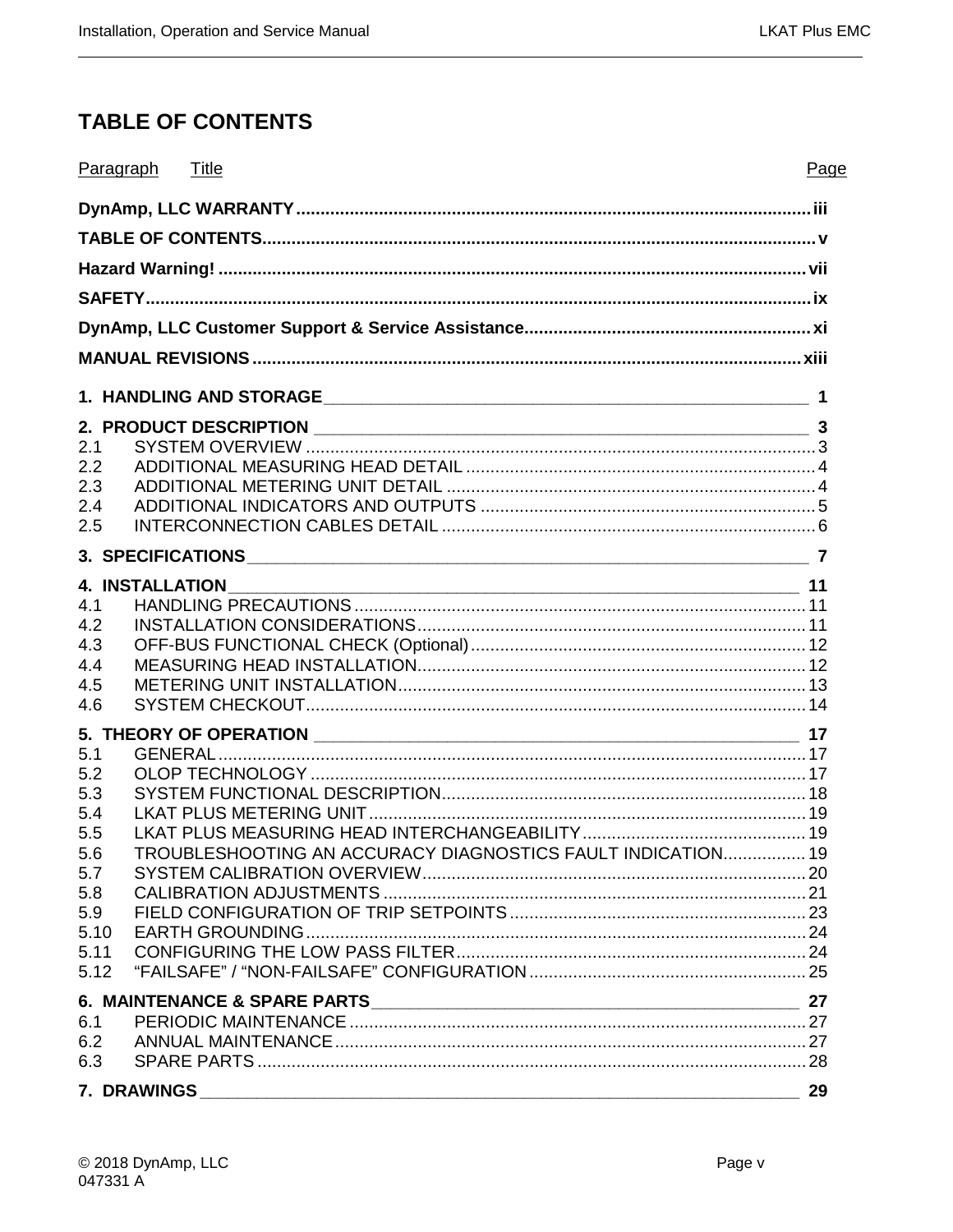#### **FIGURES & TABLES**

| Figure # Title                                                                  | Page |
|---------------------------------------------------------------------------------|------|
|                                                                                 |      |
| FORM 1 LKAT PLUS DIAGNOSTIC MEASUREMENTS FORM 1 - ZERO PRIMARY CURRENT  15      |      |
| FORM 2 LKAT PLUS DIAGNOSTIC MEASUREMENTS FORM 2 - ENERGIZED PRIMARY BUS 16      |      |
|                                                                                 |      |
|                                                                                 |      |
| TABLE 3.1 LKAT PLUS SYSTEM SPECIFICATIONS (SUBJECT TO CHANGE WITHOUT NOTICE)  7 |      |
|                                                                                 |      |
|                                                                                 |      |
|                                                                                 |      |
|                                                                                 |      |
|                                                                                 |      |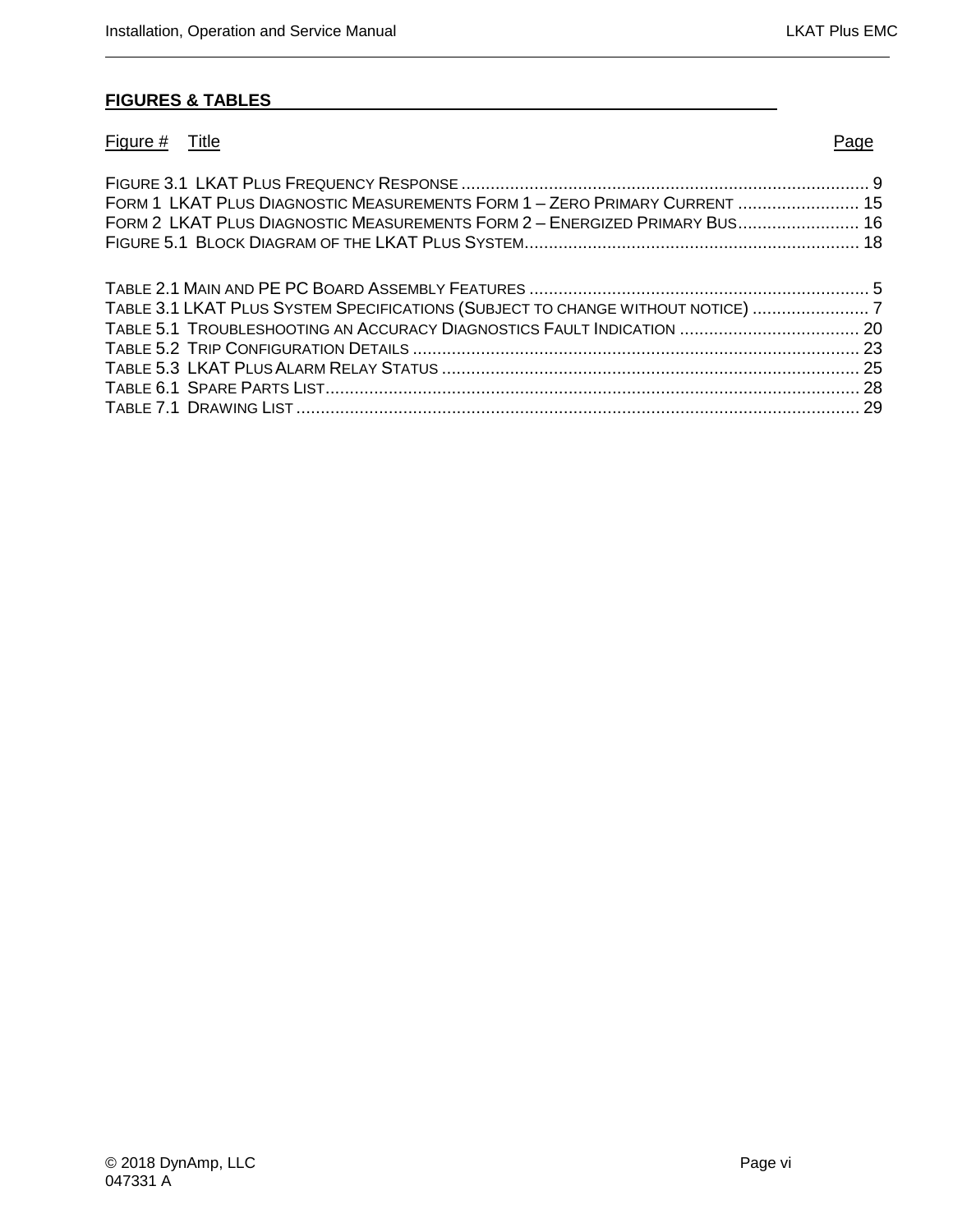# <span id="page-6-0"></span>**Hazard Warning!**



**GENERAL**

All installation, maintenance and service must be performed by qualified technicians who are familiar with the warnings and instructions of this manual.

Use of the equipment in a manner not specified by the manufacturer can impair the protection provided within.

The enclosure cover must remain closed at all times during operation to ensure safety of personnel. The cover may be opened using a screwdriver; however, only authorized personnel or technicians should be allowed to open and service the unit.

Disconnect power to the system before servicing.

DynAmp, LLC does not assume liability for the customer's failure to comply with the rules and requirements provided in this manual.



**HAZARDOUS VOLTAGE**

This equipment is designed to be connected to hazardous electric voltages. Ignoring the installation precautions and warnings can result in severe personal injury or equipment damage.

To avoid the risk of electrical shock or fire, the safety instructions and guidelines in this manual must be followed. The electrical specifications must not be exceeded and the unit must be installed according to directions provided.



**INSTALLATION**

This equipment is intended for indoor or outdoor use. It should be mounted in a well-ventilated area, away from high heat, dust, and corrosive atmosphere. The ambient temperature must not exceed specified limits.

For mounting considerations that fall outside the recommended specifications provided in this manual, the factory should be contacted for approval.

This unit is rated for installation category II and pollution degree 2.

#### **Symbol Identification:**

General definitions of safety symbols used on equipment and manual.



Caution/Warning: Refer to accompanying documents for instructions.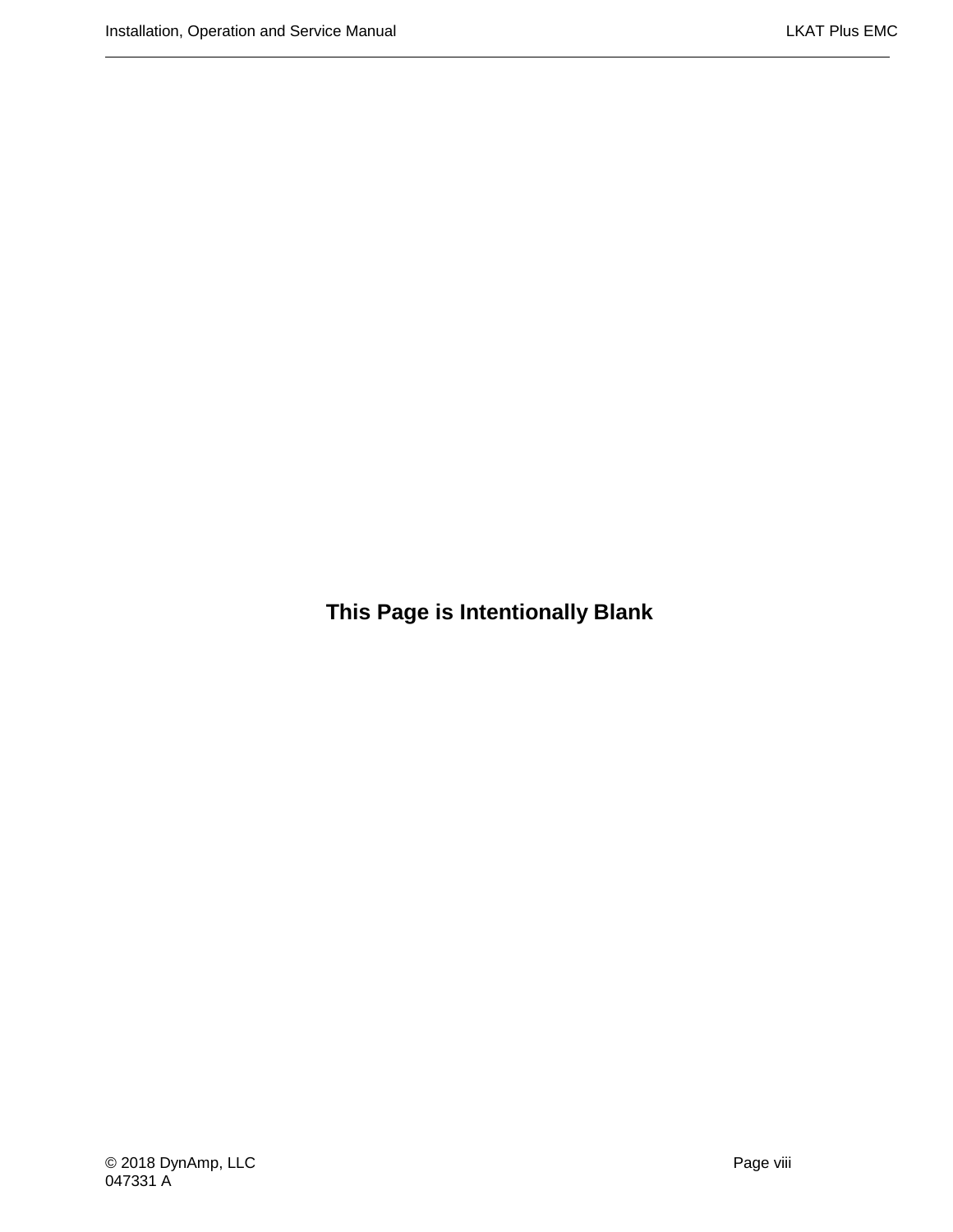# <span id="page-8-0"></span>**SAFETY**

The Measuring Head is designed to be installed on high voltage bus bars. All interconnection cables must be safely routed away from bus bars and high voltages. Do not allow any interconnection cable to contact bus bars or high voltages.

Ignoring the installation precautions and warnings can result in severe personal injury or equipment damage. The following are general guidelines to be followed during installation, operation and service of the Metering Unit and Measuring Head.

- All installation, maintenance and service must be performed by qualified technicians who are familiar with the warnings and instructions of this manual.
- Always follow all local and plant safety procedures.
- The enclosure cover must remain closed at all times during operation to ensure safety of personnel. Only authorized personnel or technicians should be allowed to open and service the unit.
- Units are not intrinsically safe. Do not place in explosive atmospheres.
- Service must be performed by qualified technicians only. If use of an oscilloscope becomes necessary during servicing, the scope must be floating and ungrounded or differential probe(s) must be used. The Metering Unit is isolated from the mains via the power transformers. If a grounded scope is used, a hazardous condition is created since current will flow through the probe to ground.
- Use of the equipment in a manner not specified by the manufacturer can impair the protection provided within.
- If a binding screw is used for the mains earth connection, the binding screw must be size M4 (No. 6) or larger.

DynAmp, LLC does not assume liability for the customer's failure to comply with the rules and requirements provided in this manual.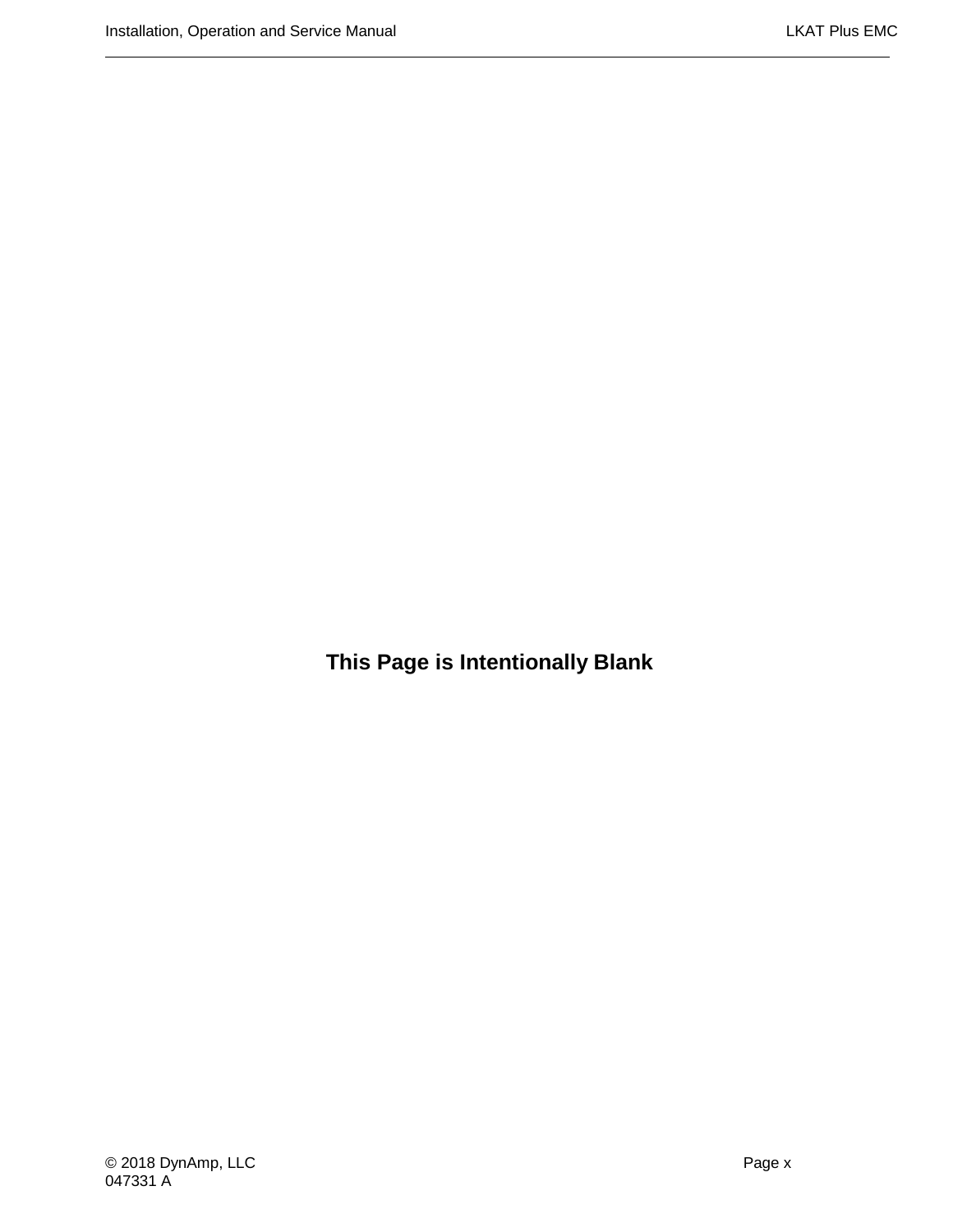# <span id="page-10-0"></span>**DynAmp, LLC Customer Support & Service Assistance**

For further assistance, contact DynAmp Customer Support at:

Americas:

Telephone: +1 614.871.6900 Fax: +1 614.871.6910 8:00 AM to 5:00 PM USA Eastern Time From first Sunday in November to second Sunday in March – 13:00 GMT to 22:00 GMT From second Sunday in March to first Sunday in November – 12:00 GMT to 21:00 GMT

After Hours Critical Service Emergency:

Telephone: +1 614.871.6906 5:00 PM to 8:00 AM USA Eastern Time From first Sunday in November to second Sunday in March – 22:00 GMT to 13:00 GMT From second Sunday in March to first Sunday in November – 21:00 GMT to 12:00 GMT

Central e-mail: [help@dynamp.com](mailto:help@dynamp.com)

DynAmp web: [www.dynamp.com](http://www.dynamp.com/)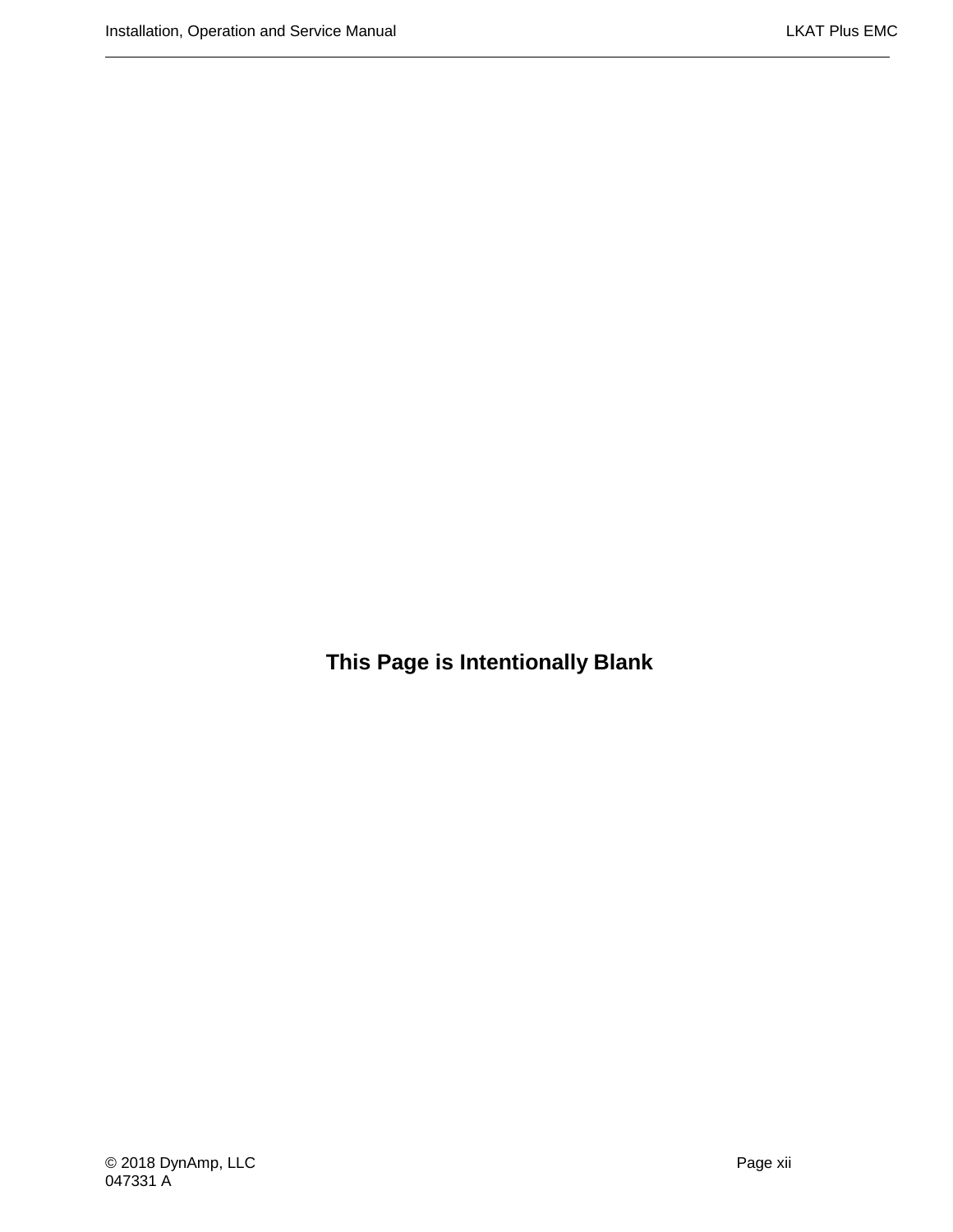# <span id="page-12-0"></span>**MANUAL REVISIONS**

| Page          | Change | <b>Reason For Revision</b>                                                      | Date  |
|---------------|--------|---------------------------------------------------------------------------------|-------|
| all           | Rev    | NFW                                                                             | 06/18 |
| 4, 23<br>sevl | A      | ECO #3347 - Update MUT description and update Table<br>5.2 and general verbiage | 08/18 |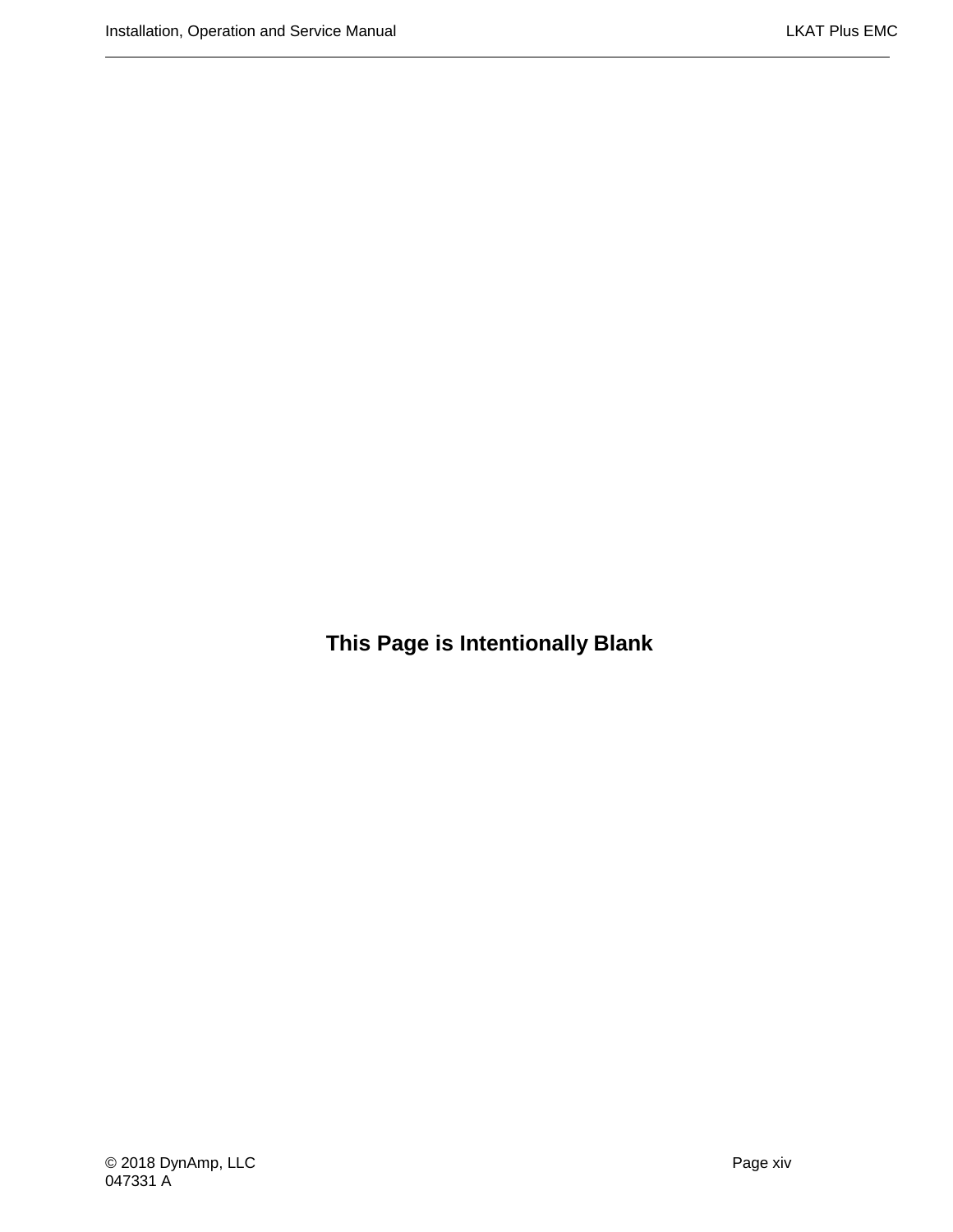# <span id="page-14-0"></span>**1. HANDLING AND STORAGE**

DynAmp products are engineered and manufactured for use in industrial environments. However, they contain sensitive electronic and mechanical components which may be damaged and fail if not handled and stored properly. All products must be handled and stored with the same care as any precision measurement instrument. Severe bumps or jolts may damage internal parts and cause malfunction or premature failure. DynAmp products are designed and assembled with conformal coating, shock mounting, and environmental seals, when appropriate or when specified. However, this protection requires that the product must be properly installed and operational before the protection is fully functional. Therefore, adequate protection from humidity, shock, and temperature must be provided during handling and storage prior to installation.

The handling and storage of equipment must be sufficient to meet the storage temperature and humidity specifications of the product and to prevent any condensation or contact with water or any other liquid. The storage location and container or crate must provide adequate protection from precipitation (rain, snow, ice) and direct water contact. Adequate shelter must be provided to prevent the accumulation of precipitation (rain, snow, ice) and water which can lead to the deterioration or failure of shipping containers or crates and cause water ingress. Storage in coastal or industrial areas subject to salt-laden or corrosive air or areas of winddriven sand or other abrasive dust must be adequate to prevent the deterioration or failure of shipping containers or crates and cause ingress. Frequent inspection of storage areas and storage containers or crates is required to ensure proper storage conditions are being maintained.

If the shipping container or crate is opened and/or the equipment is removed for inspection prior to installation, the equipment must be repackaged in the original undamaged container or crate in the same manner as it was shipped to prevent environmental damage or placed in a storage location that meets the required environmental and storage conditions.

General product storage temperature and humidity requirements:

| Storage Temperature: | -40 $^{\circ}$ C to 70 $^{\circ}$ C |
|----------------------|-------------------------------------|
|                      | $-40^{\circ}$ F to 158 $^{\circ}$ F |
| Storage Humidity:    | Maximum 85%, non-condensing         |

DynAmp, LLC does not assume liability for the customer's failure to comply with handling and storage requirements.

For further assistance, contact DynAmp customer support.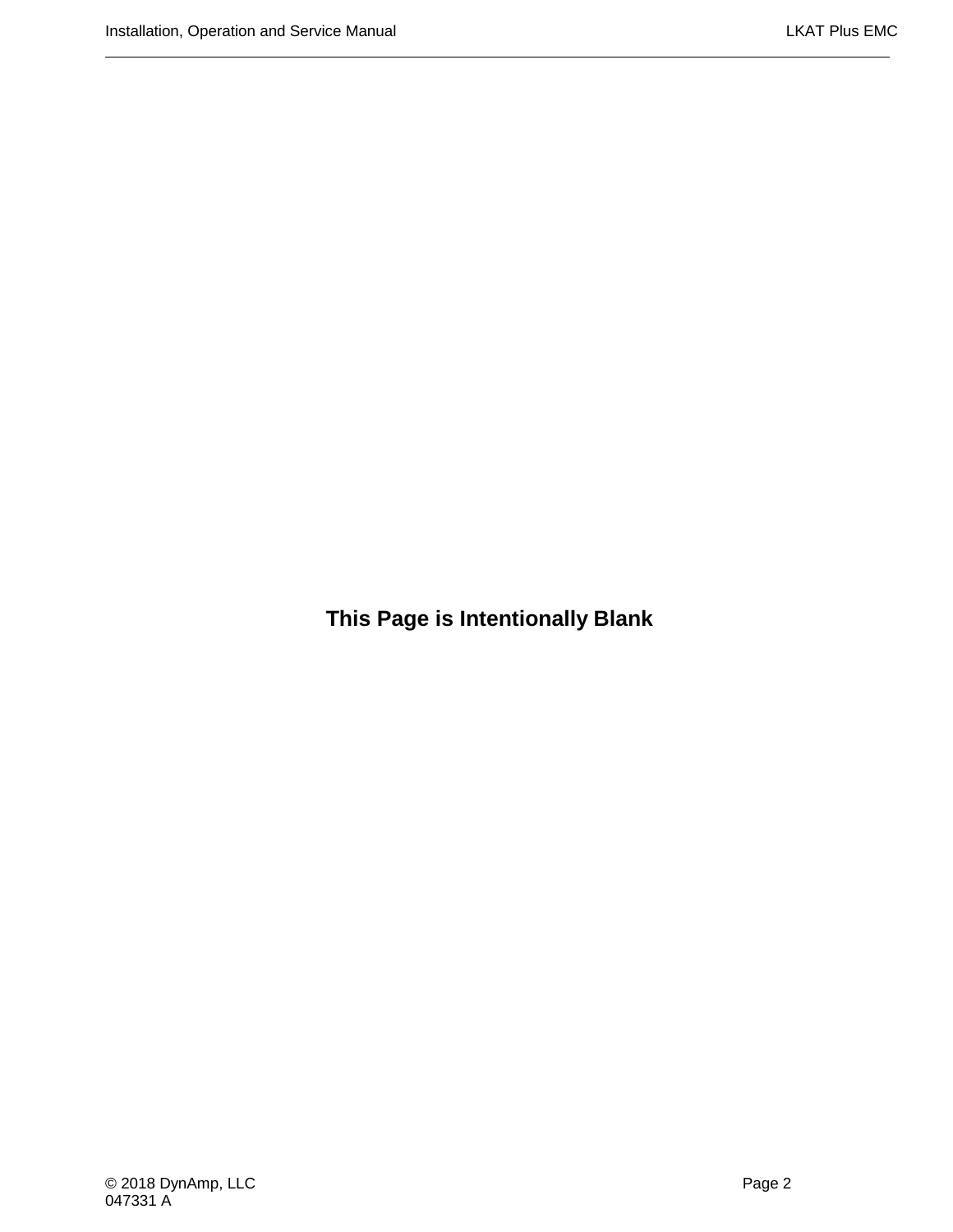# <span id="page-16-0"></span>**2. PRODUCT DESCRIPTION**

## <span id="page-16-1"></span>**2.1 SYSTEM OVERVIEW**

The DynAmp LKAT Plus system is designed to accurately measure AC or DC current flowing in a bus bar. Each system consists of a Measuring Head, a Metering Unit, and multi-conductor cables.

The LKAT Plus Metering Unit consists of a power supply pc board and Main pc board mounted together on a steel U-chassis. Input, output, and power connections are made from outside the enclosure using panel-mount IP65 rated military-style circular connectors. Wiring harnesses within the Metering Unit are terminated using 3.5mm and 5.08mm "Eurostyle" connectors.

## **AVAILABLE ACCESSORIES**

#### • **Summing / Totalizing multiple LKAT systems**

A dedicated external module is available for totalizing/ summing up to 10 LKAT measurement signals. This is typically used to provide a true 'total' current signal when multiple rectifiers ( with individual LKAT systems ) are connected in parallel to provide a higher total current.

#### • **LKAT-MUT Functional Test**

This hand-held test set allows users to verify system operation and scaling as well as test relay trip points and output signals in the field.

#### • **LKAT Metering Unit Tester ( LKAT MUT )**

The LKAT MUT is a portable tester used to verify the functionality of Metering Units for all versions of the LKAT family of products.

Adapters included with the LKAT MUT allow the tester to be connected directly and check any LKAT Metering Unit electronics.

The functions and parameters checked by the LKAT MUT include:

- Input / output sensitivity
- Trip point scaling
- Trip relay contacts
- Integrity of input / output harnesses and interconnections on Metering Unit

The tools / documentation required to use the LKAT Metering Unit Tester include :

- 4-1/2 digit DMM with 0.05% basic DC accuracy ( user provided )
- DMM Test probes ( user provided )
- Banana to banana cables (1black / 1 red )
- **LKAT MUT Product Manual**

More information on the LKAT MUT can be found at [www.dynamp.com](http://www.dynamp.com/) or by contacting DynAmp.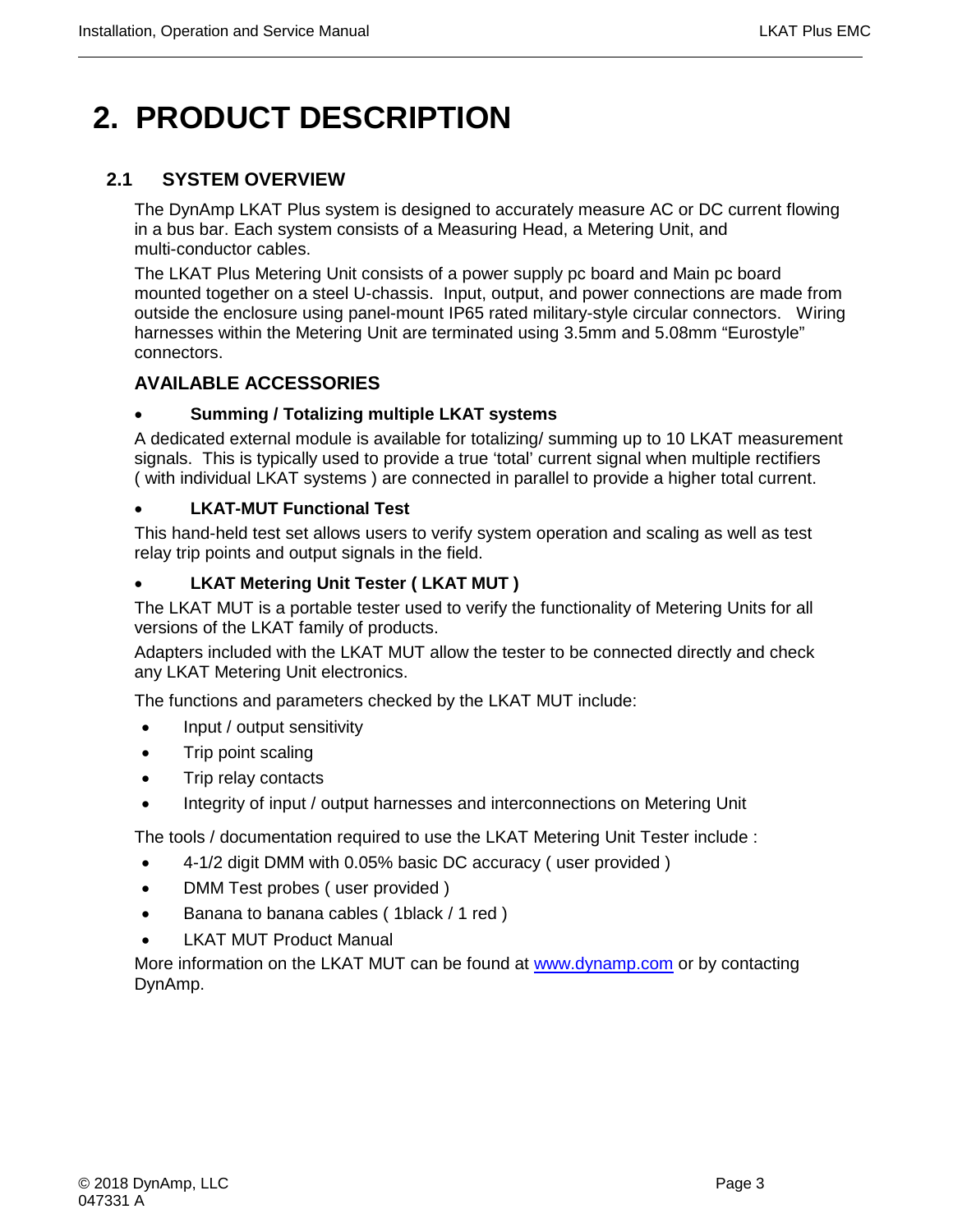

#### • **Extended Warranty**

For permanently installed systems, the standard 2-year warranty can be extended in 2-year increments. This must be ordered less than 6 months after the original LKAT system is shipped.

## <span id="page-17-0"></span>**2.2 ADDITIONAL MEASURING HEAD DETAIL**

LKAT Measuring Heads contain an arrangement of Hall Effect sensor ICs and signal conditioning electronics. The tubular enclosure is constructed of flame retardant plastic materials. Insulation from the bus is provided by the homogeneous (sealed) construction of the head. In the event that the head enclosure components become cracked, the bonding fails, or the weather-tight seal is broken in any way; a replacement head must be substituted. The Measuring Head is not designed to be repaired.

The LKAT Measuring Head may be mounted on the bus bar using channels and springloaded clamps. Mounting hardware is supplied with each system. When properly installed, the mounting hardware maintains the position of the measuring head in the event of temperature fluctuation and / or bus vibration.

An interconnection cable assembly is integral to each half of the Measuring Head. The standard length is 33 feet (10 meters). Heads with extra-long interconnection cables are also available - consult the factory for details. Standard measuring head cable assemblies are terminated with keyed connectors to ensure correct hookup. The interconnection cables from the measuring head are identified as "A" and "B". Connecting head cable "A" to Metering Unit "B" will not result in damage to the head or electronics, but may degrade the calibration accuracy of the system.

### <span id="page-17-1"></span>**2.3 ADDITIONAL METERING UNIT DETAIL**

The Metering Unit electronics are housed in a NEMA 4X enclosure. The enclosure cover must remain closed during normal operation. The Metering Unit is rated IP65, which stipulates the following characteristics:

- Protection from electrical shock as hazardous voltages are inaccessible
- Limited ingress of dust into the enclosure
- Limited ingress of water into the enclosure via dripping, spray, or jets from any direction.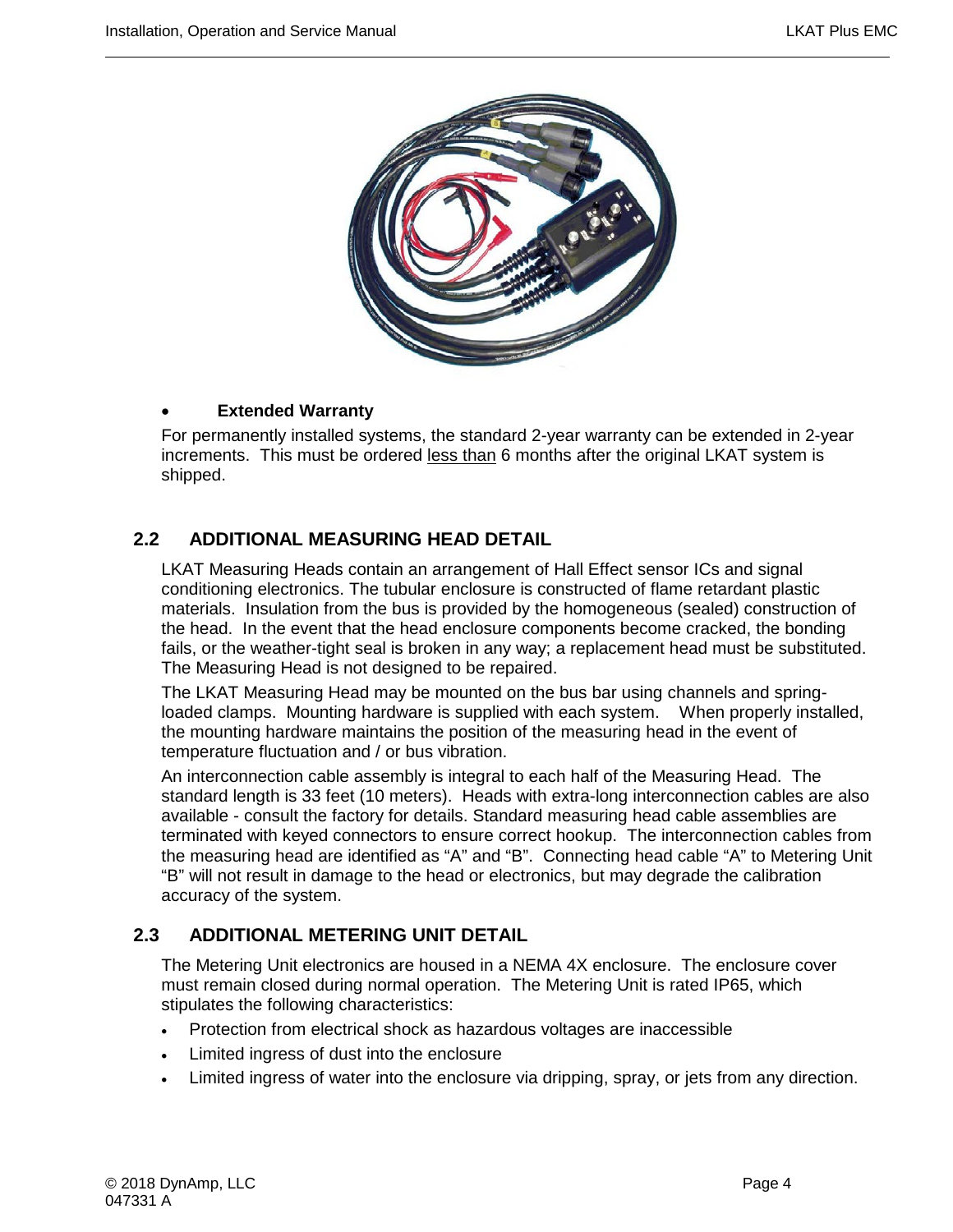The outside of the Metering Unit enclosure includes four receptacles for external connection to the Measuring Head, the Metering Unit measurement signal(s) and relay outputs, and the input of mains power. When properly mated with the associated cable assembly, these connections are also environmentally protected. External power for the Metering Unit is "universal input" type: 85 to 264Vac @ 47 to 440Hz, or 110 to 264Vdc. Wiring changes are **not required** for any supply voltage in this range. Burden on the supply circuit will not exceed 30VA.

Internally, all LKAT Plus Metering Units include both a power supply and a Main pc board. These 2 PC boards are mounted to a steel chassis which is then mounted on a steel panel housed in the enclosure. The Metering Unit enclosure door has a window made of clear polycarbonate. This allows the user to view various LED (or LCD) status indicators while the door is closed. For more information, refer to the "Theory of Operation" section of this manual.

There are two optional pc board assemblies that may be added onto the Main PC board in the LKAT Plus Metering Unit:

- The Protection Extensions (PE) pc board assembly
- The Display pc board assembly.

One or both of these pc board assemblies may be added to an LKAT Plus Metering Unit in the field. It is not mandatory that they be factory installed and/or calibrated. The optional pc board assemblies may be calibrated on site, using the LKAT Plus Main Output as the reference measurement.

#### <span id="page-18-0"></span>**2.4 ADDITIONAL INDICATOR AND OUTPUT DETAIL**

As noted on the specifications page, the LKAT Plus System Metering Unit includes several visual indicators. These include:

- Accuracy Diagnostics (operational status) LEDs: green = OK, red = system problem (see Section - "Theory of Operation").
- Over / Reverse Current Trip status LEDs: green = measured current does not exceed the setpoint, red = measured current exceeds the setpoint. (Optional) Illuminated LCD digital display of measured current.

Available via the Metering Unit output cable:

- Isolated signal output proportional to bus current being measured. This output may be configured for various zero and full-scale values.
- Normally open and normally closed relay contacts indicate Accuracy Diagnostics (AD) operational status (same as green and red LEDs).
- Normally open and normally closed relay contacts indicate over / reverse current trip status (same as green and red LEDs). For failsafe operation, the relay coil is energized in the normal condition (no over / reverse trip).

The table below lists the features associated with the Main and PE pc board assemblies:

<span id="page-18-1"></span>

| Main and PE PC Board Assembly Features              |               |                  |  |  |  |  |
|-----------------------------------------------------|---------------|------------------|--|--|--|--|
|                                                     | Main PC Board | with PE PC Board |  |  |  |  |
|                                                     | Assembly      | Assembly         |  |  |  |  |
| <b>Isolated Output</b>                              |               |                  |  |  |  |  |
| <b>Operational Status LEDs &amp; Relay Contacts</b> |               |                  |  |  |  |  |
| Overcurrent / Reverse Trip Status LEDs & Relay      |               |                  |  |  |  |  |
| Contacts                                            |               |                  |  |  |  |  |

**Table 2.1 Main and PE PC Board Assembly Features**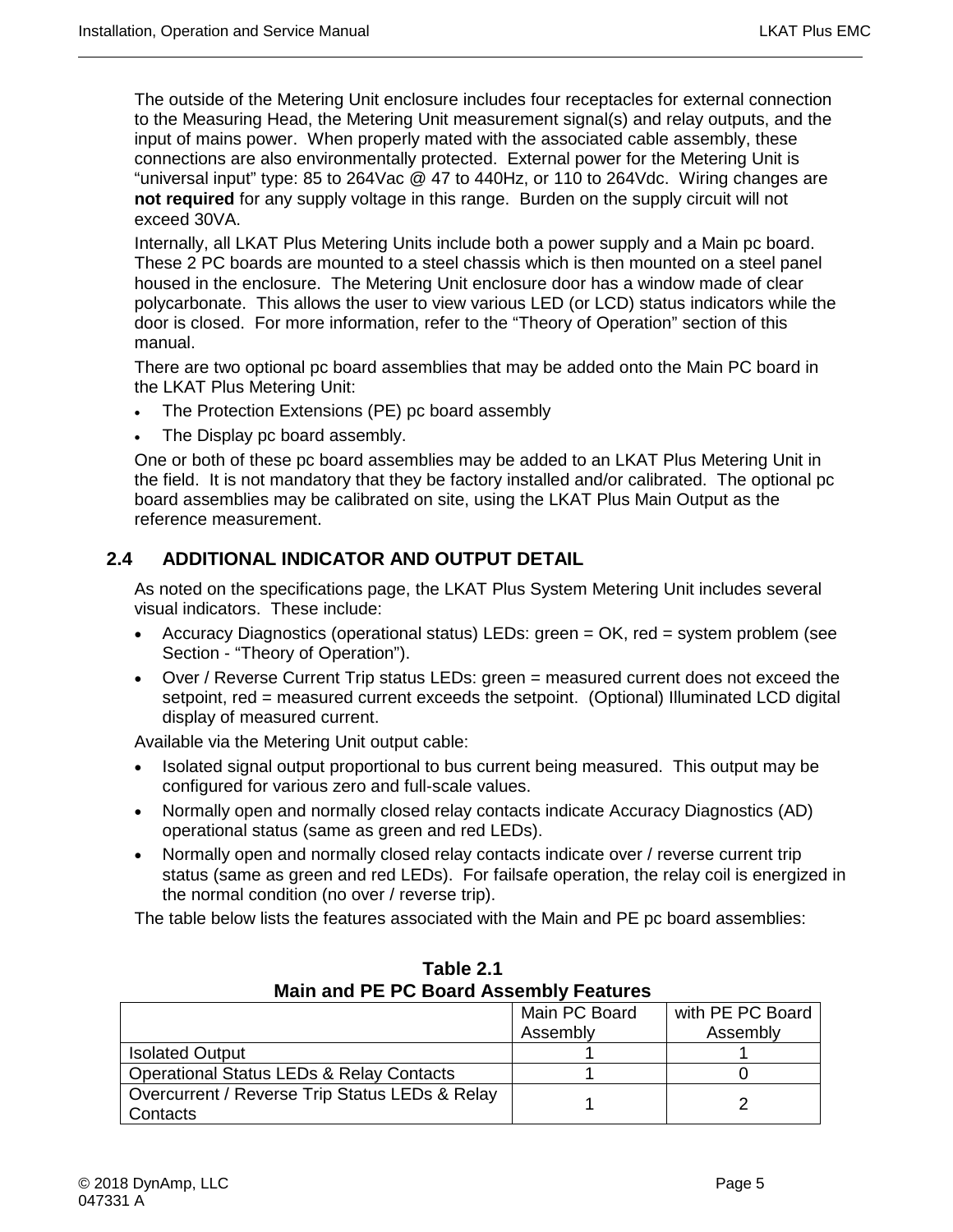Each isolated output features:

- 450Vrms working galvanic isolation
- Configurable scaling
- Configurable bias

Each Overcurrent / Reverse Current Trip Setpoint includes:

- Selectable Forward / Reverse protection
- Independently adjustable Trip Setpoint (field configurable)
- Status LEDs
- **Status Relay Contacts**

Checking field calibration of LKAT Plus Systems requires use of a reference current transducer with calibration accuracy of 0.1% full-scale or better. Contact DynAmp, LLC for calibration of the LKAT Plus System. Refer to "Maintenance and Spare Parts" section for more information.

#### <span id="page-19-0"></span>**2.5 INTERCONNECTION CABLE DETAIL**

The LKAT Plus system is supplied with two cable assemblies in addition to those connected to the Measuring Head.

The power input cable assembly is 33 feet (10m) in length. A keyed circular connector terminates one end for connection to the Metering Electronics. The other end is unterminated for connection to the power source by the user during installation.

The system output cable assembly is 100 feet (30m) in length. A keyed circular connector terminates one end for connection to the Metering Electronics. The other end is unterminated for connection to customer instrumentation and system for control and protection. The system output cable is a 17-conductor type. However, only 8 of the 17 conductors are used when the optional PE pc board assembly is NOT installed. The unused conductors may be trimmed flush to cable jacket. The user connects this cable from the Metering Unit to the appropriate inputs during installation.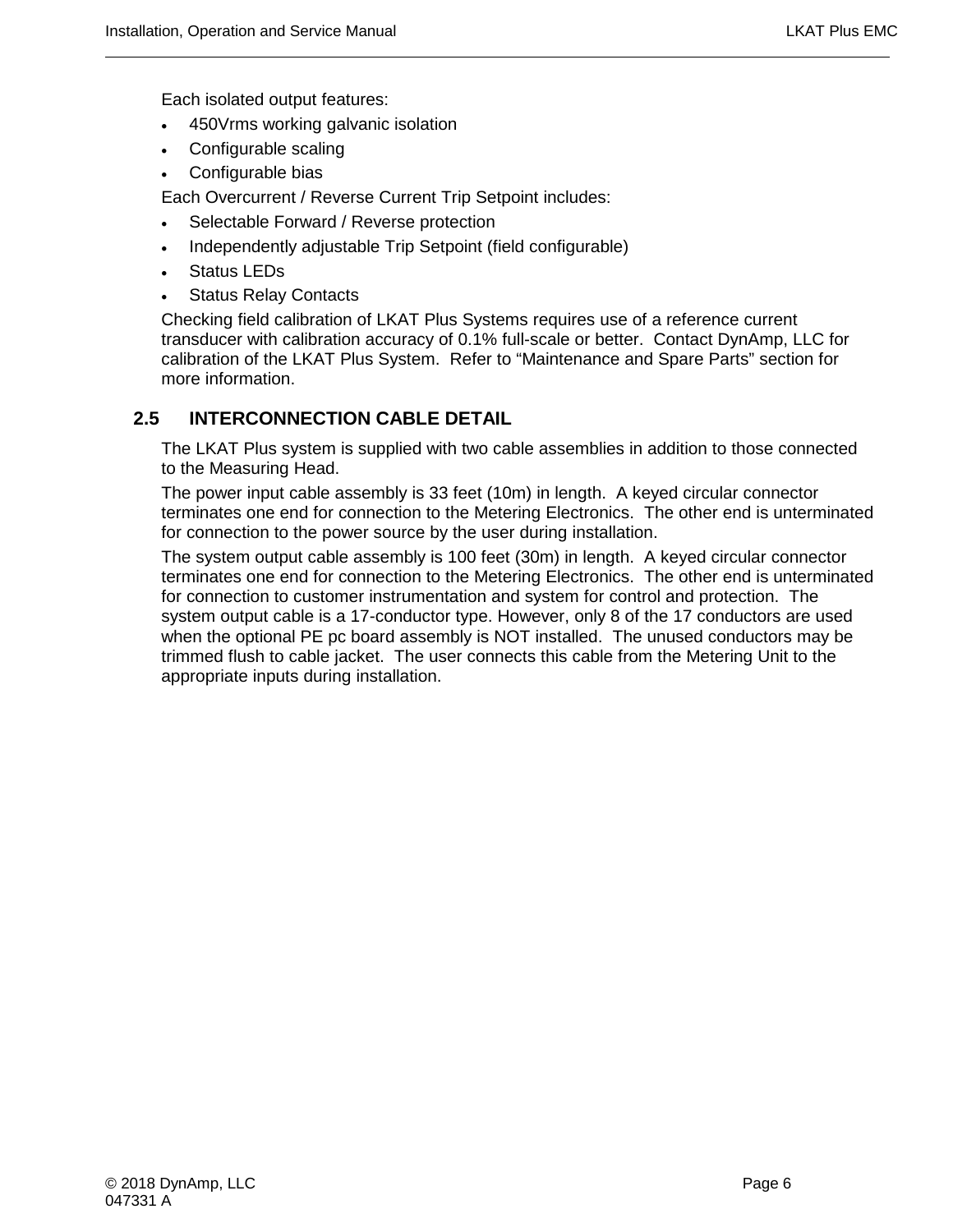# <span id="page-20-0"></span>**3. SPECIFICATIONS**

<span id="page-20-1"></span>

| Table 3.1<br><b>LKAT Plus System Specifications (Subject to change without notice)</b> |                                                             |  |  |  |  |  |
|----------------------------------------------------------------------------------------|-------------------------------------------------------------|--|--|--|--|--|
| <b>ANALOG SIGNAL OUTPUT - MAIN &amp; PROTECTION EXTENSIONS</b>                         |                                                             |  |  |  |  |  |
| Full-Scale Measuring Range (Main Output)                                               | ±5kA to ±100kA                                              |  |  |  |  |  |
| Contact factory for Full-scale measuring                                               |                                                             |  |  |  |  |  |
| range $>100kA$                                                                         |                                                             |  |  |  |  |  |
| Full-Scale Protection Range (PE Output)                                                | ±5kA to ±200kA                                              |  |  |  |  |  |
| <b>Signal Output Calibration Accuracy</b>                                              | ±0.75% full-scale                                           |  |  |  |  |  |
| Signal Output Type (configurable)                                                      | ±20mA, ±1 Volt, or ±10V Full-Scale                          |  |  |  |  |  |
| Signal Output Maximum Burden                                                           | 10 volts                                                    |  |  |  |  |  |
| Maximum Load Resistance (Current Loop Output)                                          | $500\Omega$                                                 |  |  |  |  |  |
| Minimum Load Resistance (Voltage Output)                                               | $100k\Omega$                                                |  |  |  |  |  |
| <b>Linearity Error</b>                                                                 | $±0.1\%$ of full-scale                                      |  |  |  |  |  |
| <b>Repeatability Error Limits</b>                                                      | $±0.1\%$ of full-scale                                      |  |  |  |  |  |
| Temperature Sensitivity (Note 1.)                                                      | ±0.02%/°C                                                   |  |  |  |  |  |
| Response Time $(t_d)$                                                                  | $\leq 50$ µs                                                |  |  |  |  |  |
| di/dt Accurately Followed                                                              | $500$ A/ $\mu$ s                                            |  |  |  |  |  |
| <b>Frequency Response</b>                                                              | Switch selectable low-pass filter :                         |  |  |  |  |  |
|                                                                                        | No filter / 330hz / 660hz                                   |  |  |  |  |  |
|                                                                                        | (refer to Figure 3.1 for additional info.)                  |  |  |  |  |  |
| <b>Line Voltage Sensitivity</b>                                                        | ±0.001%/V                                                   |  |  |  |  |  |
| <b>STATUS INDICATORS - MAIN PC BOARD ASSEMBLY</b>                                      |                                                             |  |  |  |  |  |
| <b>Accuracy Diagnostics Status Relay</b>                                               | Indicates proper operation or operational                   |  |  |  |  |  |
| (Normally Open & Normally Closed Contacts)                                             | problem                                                     |  |  |  |  |  |
| <b>Accuracy Diagnostics Status LEDs</b>                                                | Green LED indicates proper operation                        |  |  |  |  |  |
|                                                                                        | Red LED indicates operational problem                       |  |  |  |  |  |
| Overcurrent / Reverse Current Trip Setpoint - Qty.<br>(1) - Field configurable         | Continuously variable from 5% to 100% of<br>full-scale.     |  |  |  |  |  |
| Overcurrent / Reverse Current Status Relay                                             | Relay coil de-energizes when measured                       |  |  |  |  |  |
| (Form C contacts Normally Open & Normally<br>Closed)                                   | current exceeds Trip Setpoint                               |  |  |  |  |  |
| <b>Relay Contact</b>                                                                   | 7 Amps - 120/250 Vac                                        |  |  |  |  |  |
| Rating                                                                                 | 7 Amps - 30 Vdc                                             |  |  |  |  |  |
| Overcurrent / Reverse Current Status LEDs                                              | Green LED indicates operation OK - No<br>Trip               |  |  |  |  |  |
|                                                                                        | Red LED indicates measured current<br>exceeds Trip Setpoint |  |  |  |  |  |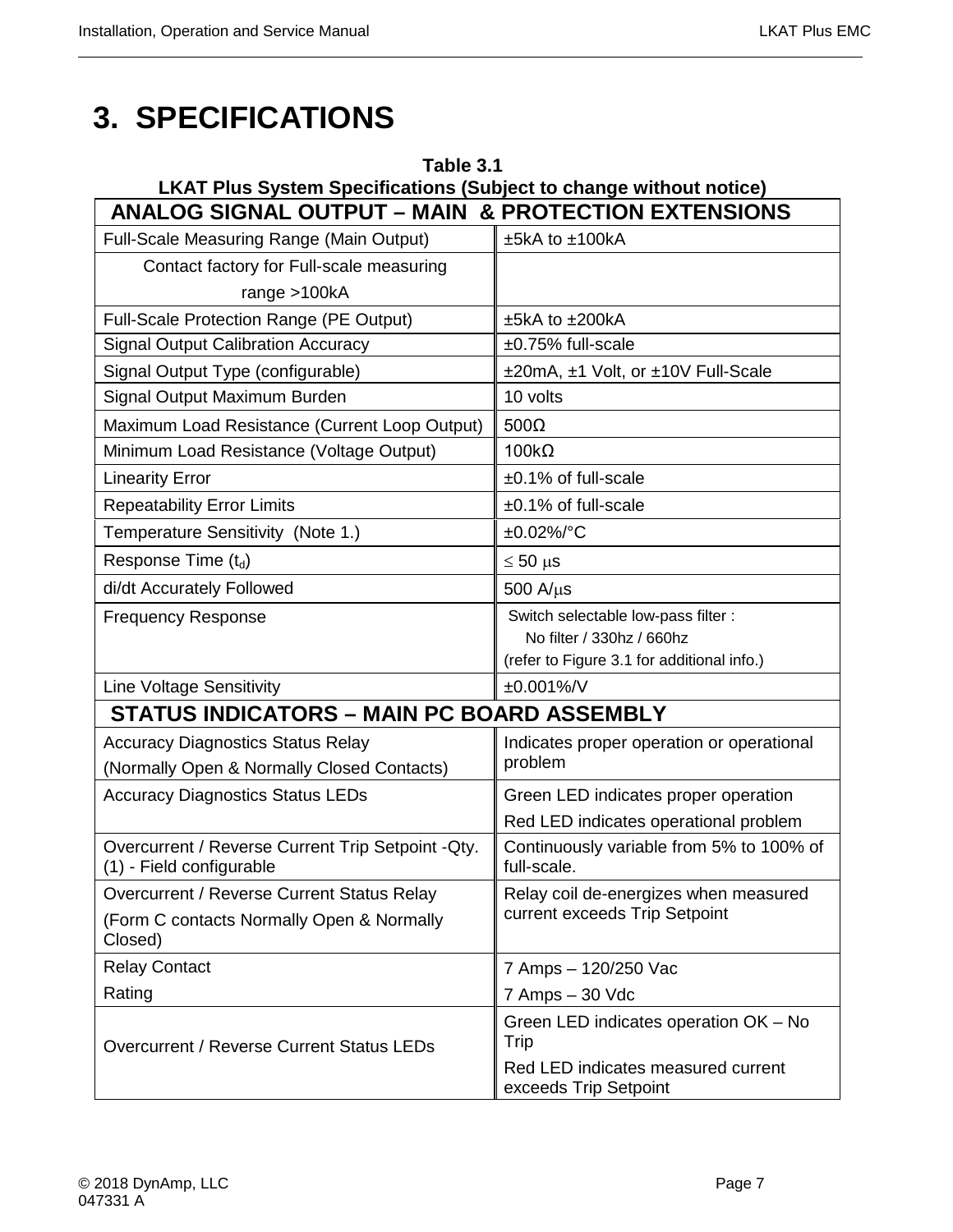## **Table 3.1 LKAT Plus System Specifications (Subject to change without notice), Continued**

| <b>STATUS INDICATORS</b><br><b>PROTECTION EXTENSIONS PC BOARD ASSEMBLY (Optional)</b>              |                                                                                                                     |
|----------------------------------------------------------------------------------------------------|---------------------------------------------------------------------------------------------------------------------|
| Overcurrent / Reverse Current Trip Setpoint -<br>Qty. (2) - Field configurable                     | Independent, Continuously variable from 5%<br>to 100% of full-scale.                                                |
| Overcurrent / Reverse Current Status Relay<br>(Form C contacts Normally Open & Normally<br>Closed) | Relay coil de-energizes when measured<br>current exceeds Trip Setpoint                                              |
| <b>Relay Contact</b><br>Rating                                                                     | 7 Amps - 120/250 Vac<br>7 Amps - 30 Vdc                                                                             |
| Overcurrent / Reverse Current Status LEDs                                                          | Green LED indicates operation OK - No<br>Trip<br><b>Red LED indicates Measured Current</b><br>exceeds Trip Setpoint |
| <b>STATUS INDICATORS - RMS DISPLAY PC BOARD (Optional)</b>                                         |                                                                                                                     |
| Digital Display of Bus Current in kA units                                                         | 3 1/2 Digit Green LCD ±2% Full-scale                                                                                |
| Displayed Value (configurable)                                                                     | DC average or True RMS                                                                                              |
| <b>METERING UNIT GENERAL SPECIFICATIONS</b>                                                        |                                                                                                                     |
| Input Power                                                                                        | 85 to 264 Vac @ 47 to 440 Hz,                                                                                       |
|                                                                                                    | or 110 to 264Vdc.                                                                                                   |
| Burden on ac Line (max)                                                                            | 30 VA                                                                                                               |
| Working Voltage: Signal Output to Metering<br>Unit Low Voltage Circuit                             | 450Vrms                                                                                                             |
| Working Voltage: Bus to Metering Unit Low<br><b>Voltage Circuit</b>                                | 1500Vdc                                                                                                             |
| Working Voltage: Mains Supply to Metering<br>Unit Low Voltage Circuit                              | 264Vrms                                                                                                             |
| Working Voltage: Mains Supply to chassis                                                           | 264Vrms                                                                                                             |
| Working Voltage: Output to chassis                                                                 | 450Vrms                                                                                                             |
| <b>Installation Category</b>                                                                       | Ш                                                                                                                   |
| <b>Pollution Degree</b>                                                                            | $\overline{2}$                                                                                                      |
| <b>ENVIRONMENTAL</b>                                                                               |                                                                                                                     |
| Operating Ambient Temperature Range of                                                             | -10 $^{\circ}$ C to 50 $^{\circ}$ C                                                                                 |
| <b>Metering Unit Location</b>                                                                      | (14°F to 122°F)                                                                                                     |
| Operating Ambient Temperature Range of<br><b>Measuring Head</b>                                    | -20 $^{\circ}$ C to 80 $^{\circ}$ C<br>(-4°F to 176°F)                                                              |
| Ambient Temperature Range of System                                                                | -40 to $70^{\circ}$ C                                                                                               |
| (Storage)                                                                                          | (-40 to 158°F)                                                                                                      |
| Humidity (head and Metering Unit)                                                                  | Maximum 85%, non-condensing                                                                                         |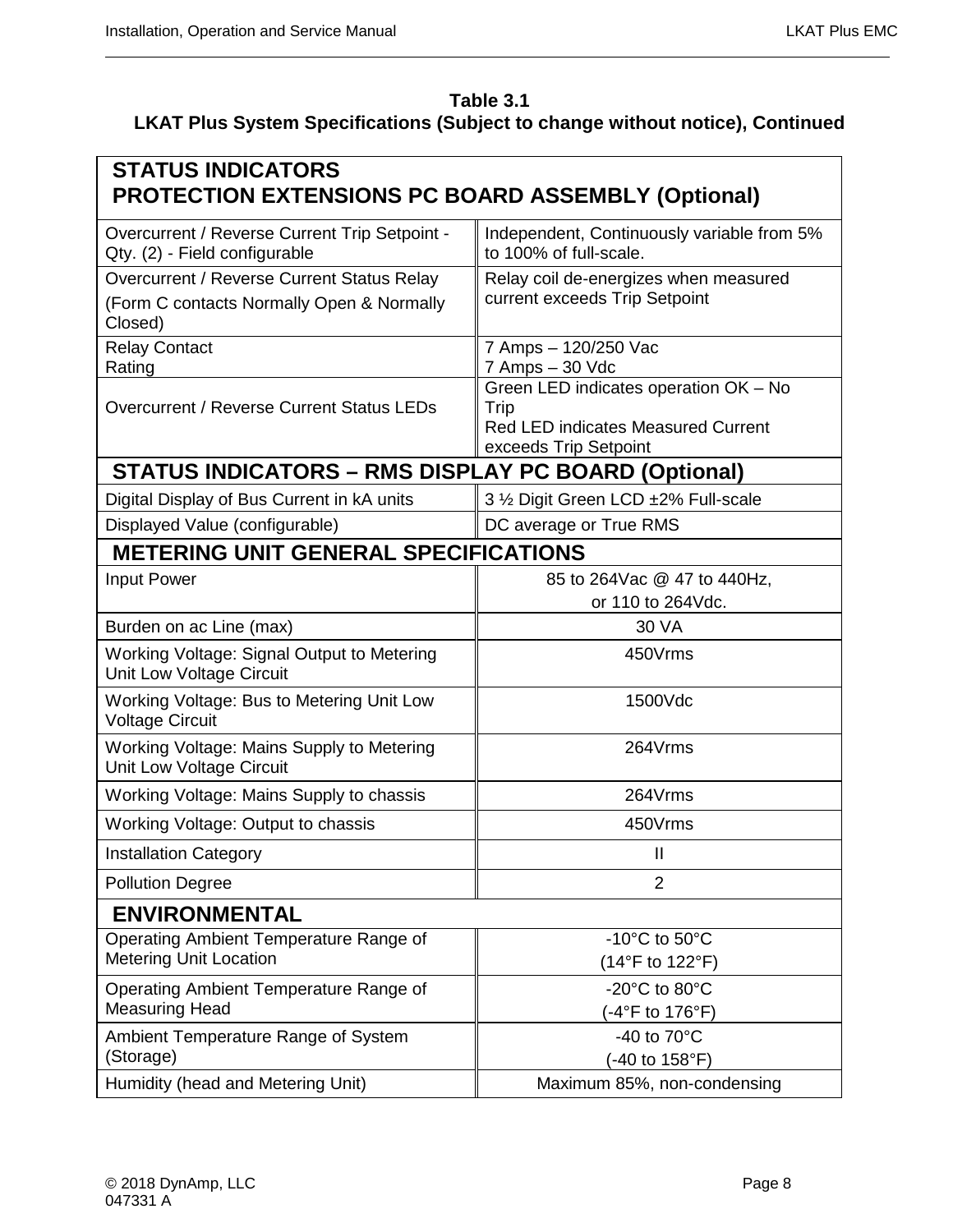#### **Table 3.1 LKAT Plus System Specifications (Subject to change without notice), Continued**

| <b>PHYSICAL</b>                                                                 |                           |  |  |  |  |  |
|---------------------------------------------------------------------------------|---------------------------|--|--|--|--|--|
| <b>Measuring Head Weight</b>                                                    | 2 to 8 lbs. $(1 to 4 kg)$ |  |  |  |  |  |
| <b>Metering Unit Weight</b>                                                     | 8 lbs. (4 kg)             |  |  |  |  |  |
| Head Interconnection Cables (2) -<br>Standard Length                            | 33 ft. (10 m)             |  |  |  |  |  |
| Head Interconnection Cables (2) -<br>Custom Length (Note 1.)                    | Up to 164 ft. (50 m)      |  |  |  |  |  |
| Signal Output Cable (1)                                                         | 100 ft. (30 m)            |  |  |  |  |  |
| Power Input Cable (1)                                                           | 33 ft. (10 m)             |  |  |  |  |  |
| Environmental rating: Head, Metering Unit, and<br><b>Interconnection Cables</b> | IP <sub>65</sub>          |  |  |  |  |  |

<span id="page-22-0"></span>Note 1.) For head interconnection cable lengths exceeding 20m the temperature sensitivity increases ±0.02% / ºC per 10m additional cable length.



## **Normalized LKAT Bandwidth**



| F.S. Bus Current (kA)  | 5 to 50 | 60   | 71   | 80    |      | 10C               |
|------------------------|---------|------|------|-------|------|-------------------|
| Corner Frequency (kHz) | 2.248   | .873 | .606 | . 405 | .249 | $\Delta$ $\Omega$ |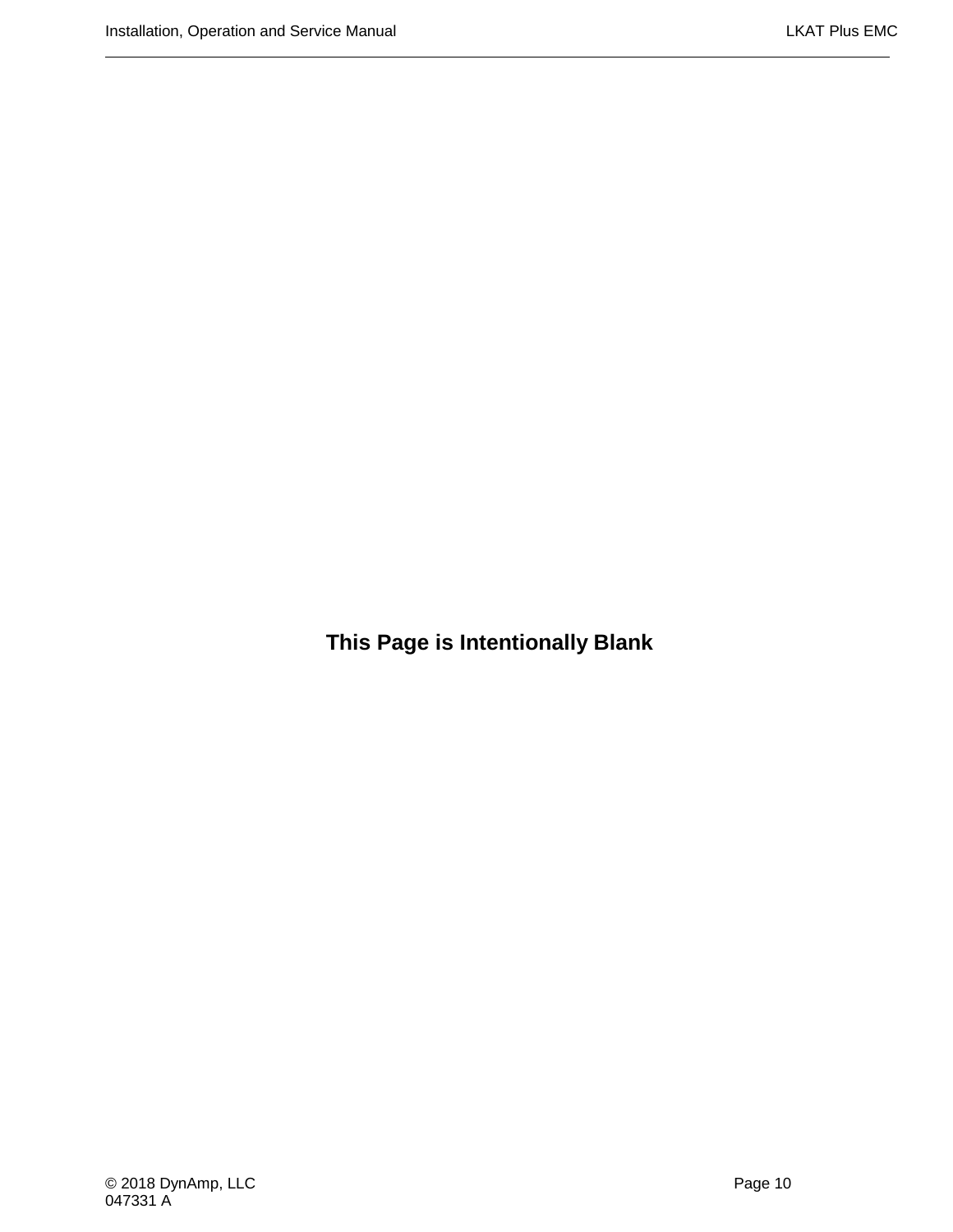# <span id="page-24-0"></span>**4. INSTALLATION**

### <span id="page-24-1"></span>**4.1 HANDLING PRECAUTIONS**

LKAT Plus systems should be handled with the same care as any precision measuring instrument. Severe jolts or bumps to the Measuring Head or Metering Unit may cause movement of internal parts, and possibly a malfunction. **Personnel involved in the installation should be familiar with the technical terms, warnings, and instructions in this manual, and all plant safety rules, and be able to follow these.**

The complete system should be inspected for shipping damage at the earliest opportunity. Visible damage must be reported to the carrier immediately. Concealed damage (not evident until the system is operated) must be reported to DynAmp, LLC immediately.

#### **NOTE**

It is normal to hear a slight "rattling" sound when the LKAT Measuring Head is subjected to vibration.

## <span id="page-24-2"></span>**4.2 INSTALLATION CONSIDERATIONS**

Read the following before mounting the Measuring head:

- 1. The Measuring Head is designed to be installed on high voltage bus bars. All interconnection cables must be safely routed away from bus bars and high voltages. Do not allow any interconnection cable to contact bus bars or high voltages. Ignoring the installation precautions and warnings can result in severe personal injury or equipment damage.
- 2. Always follow all local and plant safety procedures when the unit is to be installed on a live bus.
- 3. Choose a mounting location for the head where the ambient air temperature does not exceed the specified temperature limits. The LKAT Plus head may be located indoors or outdoors, but should be kept away from extreme heat and solvents. Head installations in direct sunlight are not recommended, as excessive temperature rise could result in measurement error or damage to the head enclosure. If the head is to be installed in an especially harsh environment, please contact the factory to discuss special requirements.
- 4. The head and Metering Unit are rated IP65. No part of the head or Metering Unit should be submerged under water. **RTV sealant must be used** to seal the measuring head halves together during installation. If RTV is not used, the IP65 rating does not apply to the measuring head.
- 5. For best performance, the head should be mounted in an area free of other bus bars. This is not an essential requirement if a satisfactory magnetic centering can be achieved.
- 6. The head must be installed with proper polarity. An arrow indicates the direction that conventional bus current must flow through the aperture (+) to (-). No damage will occur if the head is reversed, but the system output will indicate current flow in the reverse direction.
- 7. Measuring Heads are shipped in matched halves. Make sure that the same serial number is present on both halves of the measuring head and the Metering Unit. The two head halves should mate squarely and evenly without forcing or twisting.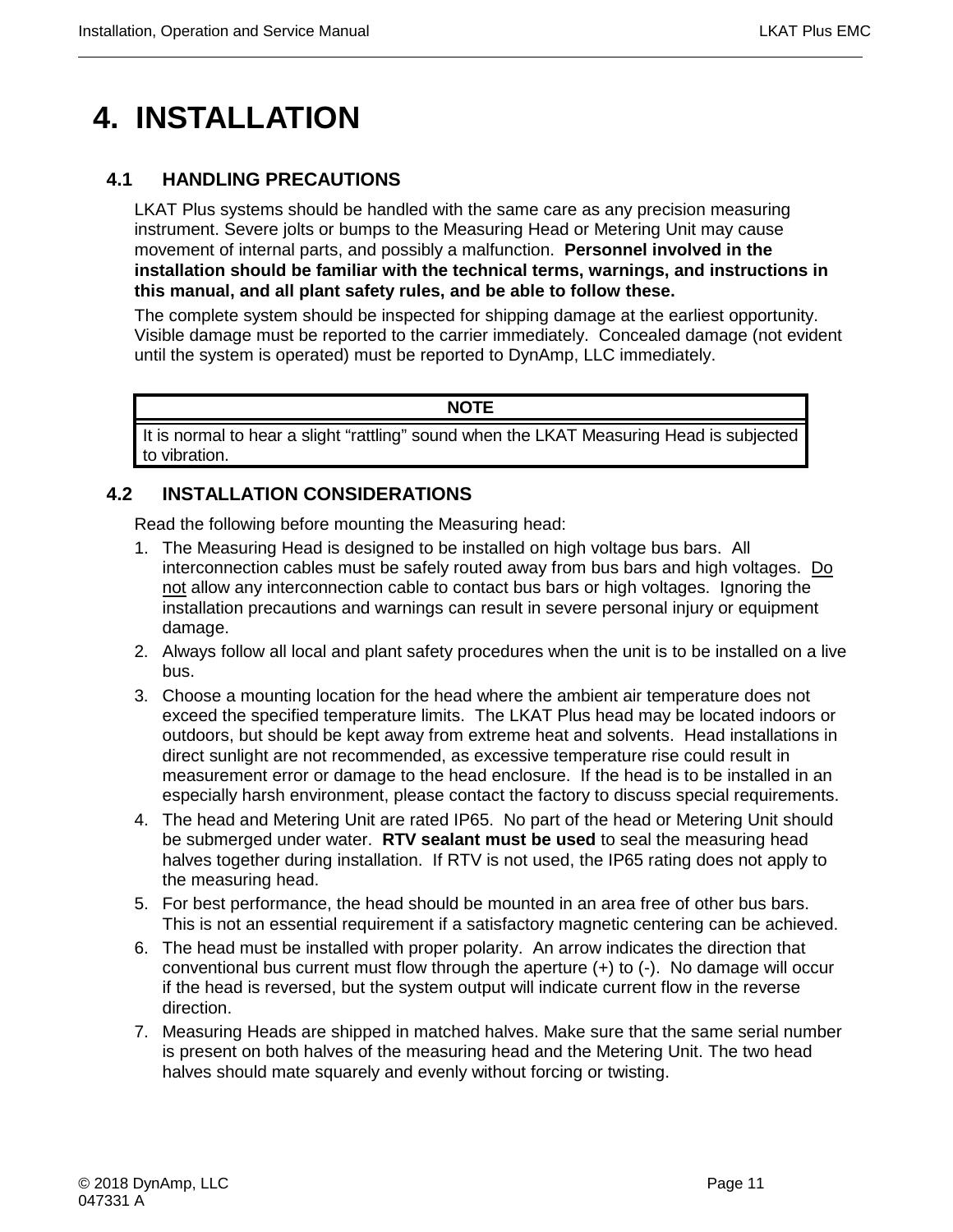- 8. The measurement head is not grounded; however, the head cables should be disconnected from the Metering Unit prior to installation or maintenance to minimize the possibility of electrical shock.
- 9. When installing the Measuring Head, do not remove the seals from the exposed end of the Measuring Head tube. Doing so may allow water or contaminants to enter the head, and void IP rating and warranty.
- 10. Measuring Heads are shipped with mounting hardware. For permanent installation, the head halves must be semi-permanently bonded around the bus bar using Silicone RTV sealant (adhesive). After the bond cures, the spring-loaded mounting screws (plungers) may require adjustment for appropriate position and spring force on the bus. Refer to Outline & Mounting – LKAT Plus Measuring Head drawing.

Whenever possible, the head should be installed on the longest straight run of the bus that is available in an area free of other bus structures. The status accuracy diagnostics LEDs and relay contacts indicate proper operation in a given head location.

#### <span id="page-25-0"></span>**4.3 OFF-BUS FUNCTIONAL CHECK (OPTIONAL)**

After unpacking the LKAT Plus system (but prior to installation) the following functional check of the system is recommended:

- 1. Locate a convenient temporary power source for the LKAT Plus system. This may or may not be in the location where the system will be installed. The power source must be in the range 85 to 264Vac @ 47 to 440Hz, or 110 to 264Vdc for Standard AC/DC input power, or +24Vdc for Special Order +24Vdc input power. The system draws a maximum of 30 volt-amperes.
- 2. Refer to the drawing "Wiring Diagram, LKAT Plus System" included at the end of this manual. Attach a suitable connector to the unterminated end of the input power cable assembly for connection to the power source to be used for this check.
- 3. Connect the Measuring Head cables A & B to the Metering Unit.
- 4. Connect the power input cable assembly to the Metering Unit and energize the unit.
- 5. Observe the LEDs on the Main pc board assembly. If the LEDs light green, the system is functioning properly. If LED D6 (Accuracy Diagnostics "AD") lights red, skip to "Troubleshooting an Accuracy Diagnostics Fault Indication" in the "Theory of Operation" section of this manual. If LED D5 (Trip 1) lights red, make measurements and complete the form "LKAT Plus Diagnostic Measurements Form 1 – Zero Primary Current" and contact the factory.

Refer to "Form 1, LKAT Plus Diagnostic Measurements Form – Zero Primary Current". Allow the system one hour to stabilize prior to making measurements. Make measurements and record data shown on the form. File the completed test form for future reference. It is OK to make these measurements away from location where the LKAT Plus system will be installed, but this should be noted on the form

#### <span id="page-25-1"></span>**4.4 MEASURING HEAD INSTALLATION**

The head halves are semi-permanently bonded together around the bus. The Measuring Head is comprised of two "L" shaped halves. Each half is identified with a serial number which must match followed by an "A" or "B". One interconnection cable exits from each corner box on each half.

When the Measuring Head is installed on a running ("horizontal") bus, the head interconnection cable assemblies should exit the corner enclosures on the bottom side of the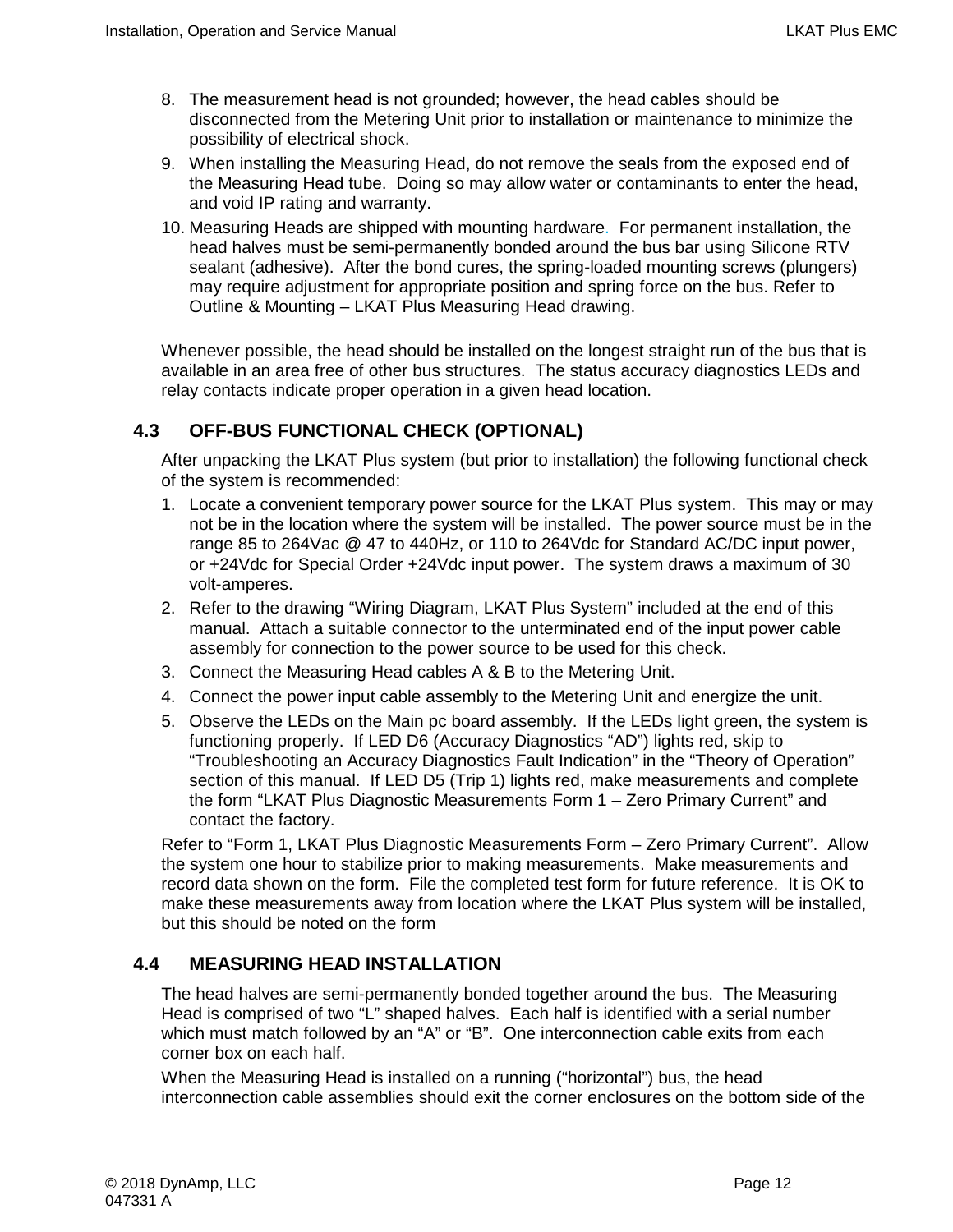bus bar. This reduces chances of ingress by pollutants and minimizes heating of the head electronics by the bus.

For rising ("vertical") busses, the head interconnection cables may be located on any side of the bus, depending on mechanical and thermal considerations. Avoid mounting elbows with cable assemblies above vertical bus. The head should be mounted so conventional (+) to (-) current flows in the direction of the arrow on the Measuring Head.

The following tools and materials may be required for installation:

Materials marked with an asterisk ( \* ) are included with each LKAT Plus System order.

| 34" (864mm) Releasable Cable Ties *                                |
|--------------------------------------------------------------------|
| Silicone RTV adhesive / sealant *                                  |
| $1/8$ " (3mm) hex wrench $*$                                       |
| Drill, drill bits, mounting hardware, screwdrivers, wrenches, etc. |
| Cable puller, cable ties, ladder, etc.                             |

The following is the recommended sequence for installing the Measuring Head:

- 1. Refer to the Outline and Mounting drawing for the Measuring Head at the end of this manual.
- 2. Determine the position where the Measuring Head will be installed. Bus bar(s) should be free from grease and dust for the best adhesion of the LKAT mounting channels to the bus bar(s).
- 3. Connect the head cable assemblies to the Metering Unit.
- 4. Remove the backing from the adhesive foam strips on the fiberglass mounting channels. Position the mounting channels to the bus in the desired location.
- 5. Squeeze a ¼" (6.5mm) continuous bead of silicone RTV adhesive around the elbow and tube seam indicated by the yellow "HEAD SPLITS HERE" marker. Keep the Silicone RTV on the outside of the elbow cavity. There must be sufficient Silicone RTV adhesive to seal any gap between the Measuring Head halves.
- 6. Position the two "L-shaped" head halves around the bus and the fiberglass channels. Mate the two halves, pressing them together until the tubes bottom out on the elbows.
- 7. Install the releasable cable ties to hold the head halves together while the Silicone RTV cures. The cable ties may be removed after 24 hours.
- 8. Route the head interconnection cables away from the bus and other high voltages.
- 9. Connect the power cable assembly to appropriate power source and LKAT Plus Metering Unit.
- 10. The Silicone RTV takes approximately 24 hours to cure. After Silicone RTV has cured, the plunger tension may be adjusted, if needed. Use the 1/8" hex wrench supplied with the system for this purpose.

### <span id="page-26-0"></span>**4.5 METERING UNIT INSTALLATION**

The location of the metering unit should be determined by the following factors:

- 1. Ambient air temperature must stay in the specified range at all times.
- 2. The location should not be exposed to direct sunlight.
- 3. The location should be within reach of the head cables supplied with the system. Standard head cable length is 33 feet (10 meters). Extra-long head cables may also be ordered for special applications.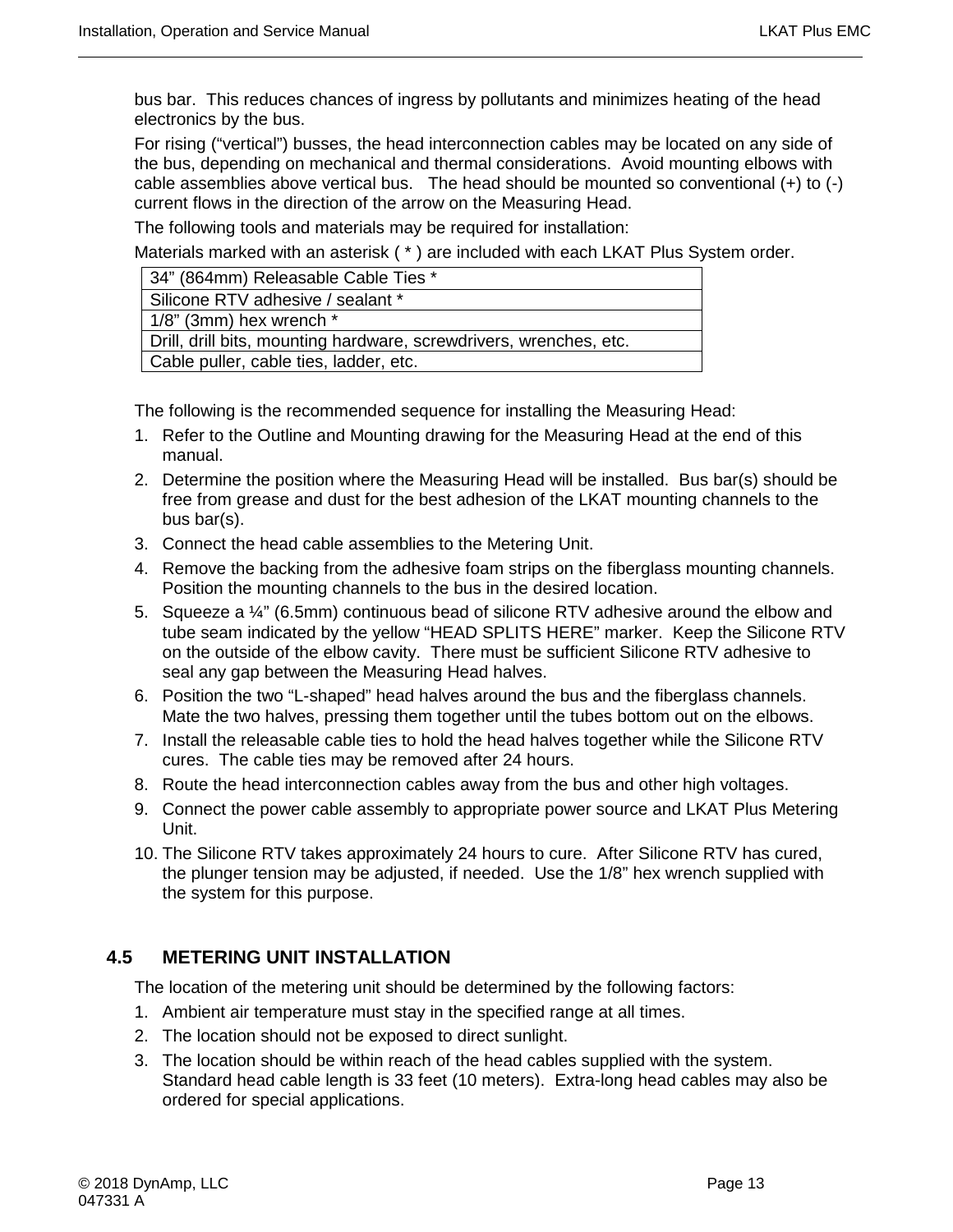4. Route interconnection cables away from bus and other high voltages.

Refer to Metering Unit Outline & Mounting drawing at the end of this manual. Anchor the cabinet in the desired location after ensuring adequate cable reach.

- 5. Connect Measuring Head cable assemblies to the Metering Unit.
- 6. Refer to the LKAT Plus System Wiring Diagram. The output cable assembly consists of #20 (20 AWG) twisted pair cable (8 pairs) with 17 (one contact position in output connector is unused) position circular connector on one end, and stripped, tinned wires on the other end. The twisted wire pairs are jacketed with black and white PVC. Each pair has the pair number imprinted on the jacket. Connect the output cable assembly wires to the appropriate points in the process electronics system.
- 7. A 3-conductor power cable is supplied with the system. Connect power cable to the Metering Unit.

#### <span id="page-27-0"></span>**4.6 SYSTEM CHECKOUT**

Recheck all wiring connections against the drawings to ensure proper installation. Energize the LKAT Plus system. Confirm that the green status LEDs are illuminated. If D6 (accuracy diagnostic LED) lights red, skip to "Troubleshooting an Accuracy Diagnostics Fault Indication" in the "Theory of Operation" section of this manual

Energize the rectifier to the desired test current. Calculate the expected Metering Unit output signal magnitude at the test current.

The measured Metering Unit output signal magnitude should be equal to (or very close to) the expected value that was calculated.

If the Digital Display option is included in the Metering unit, the displayed kA level should also be equal to (or very close to) the expected value that was calculated.

Refer to "SPECIFICATIONS" section of this manual for more information.

Photocopy the appropriate LKAT Plus Diagnostic Measurements Forms. Form 1 is for diagnostic measurements at zero bus current (with the Measuring Head on or off the bus). Form 2 is for diagnostic measurements with the Measuring Head installed on the bus with the bus energized. Follow the directions to measure and record necessary information.

#### NOTE :

- These forms are intended to help keep accurate records of LKAT Plus functional tests.
- This information may prove valuable in the event of a malfunction.
- These measurements do not constitute system calibration.
- Space is provided for the recording of three sets of readings.
- Voltages may vary slightly with temperature extremes.
- System performance will typically remain within nominal specifications when measured levels fall within the acceptable limits shown on the forms.
- Levels must be measured and recorded under test conditions shown on the forms.
- The Metering Unit cover must be open during system checkout, as all measurements are made inside Metering Unit on Main pc board terminal blocks. The cover should remain firmly closed during normal operation.

**Always** complete these forms in full **before** contacting the factory.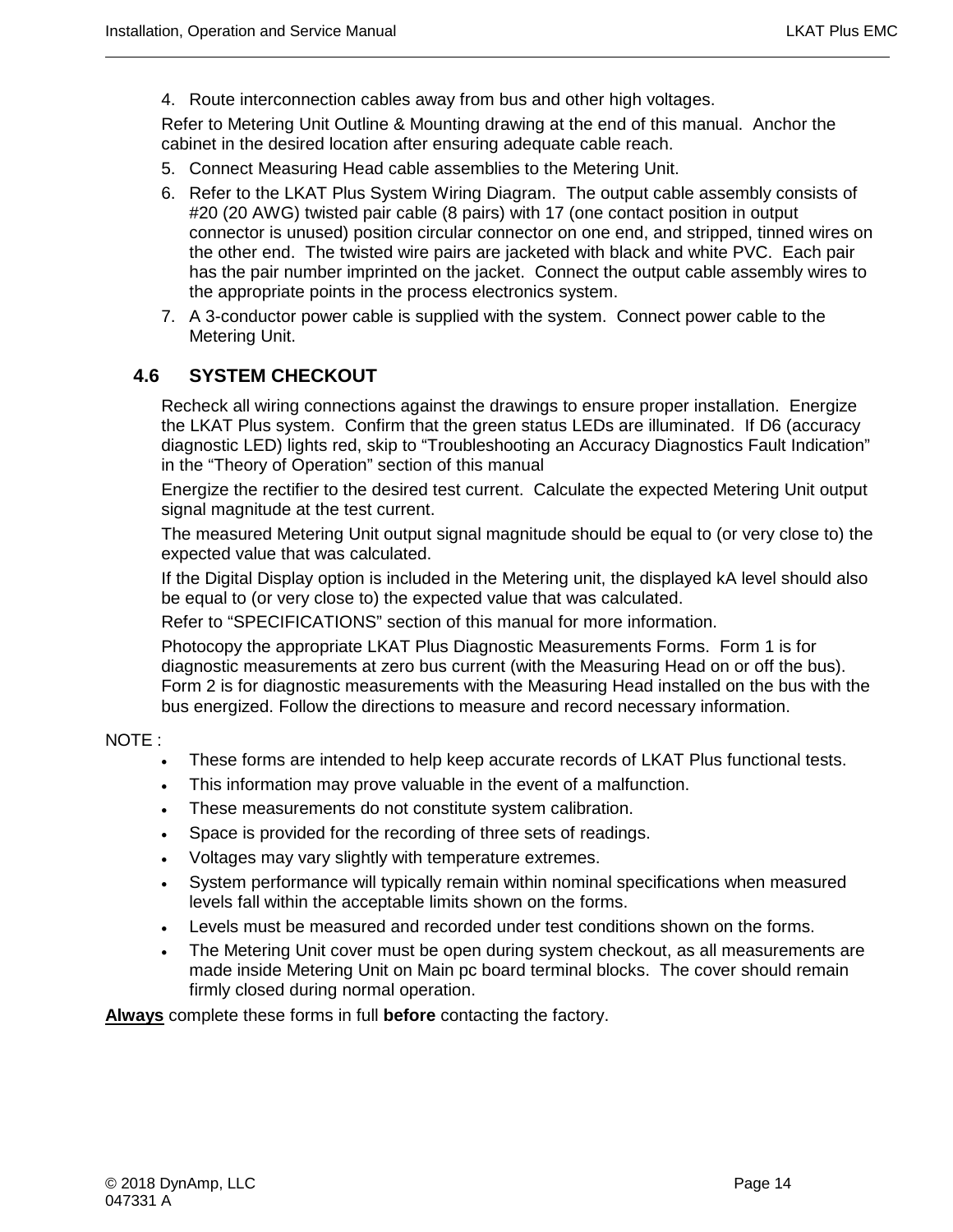## **Form 1**

# <span id="page-28-0"></span>**LKAT Plus Diagnostic Measurements Form 1 – Zero Primary Current**

#### Instructions:

- 1.) Ensure that the Metering Unit is energized and both head halves are mated and connected to the Metering Unit.
- 2.) Ensure that head is off bus, or that bus is de-energized.
- 3.) Measure and record the information below (make additional copies of this form as needed).
- 4.) Record Serial Numbers.

#### **TEST CONDITIONS:**

#### **ZERO PRIMARY CURRENT (Head may or may not be installed on bus);**

#### **LKAT Plus SYSTEM must be ENERGIZED for AT LEAST ONE HOUR.**

| <b>MEASURE</b>                                              | $(+)$ DMM<br>at | $(-)$ DMM<br>at | <b>ACCEPTABLE</b><br><b>RANGE</b> | <b>DATE</b> | <b>DATE</b> | <b>DATE</b> |
|-------------------------------------------------------------|-----------------|-----------------|-----------------------------------|-------------|-------------|-------------|
| $+5V$<br>supply                                             | $P4-1$          | P4-2            | $+5V$<br>$(\pm 0.5V)$             |             |             |             |
| $+15V$<br>supply                                            | P4-3            | P4-4            | $+15V$<br>$(\pm 0.5V)$            |             |             |             |
| $-15V$<br>supply                                            | P4-6            | P4-5            | $-15V$<br>$(\pm 0.5V)$            |             |             |             |
| Input<br>A <sub>1</sub>                                     | $P1-1$          | $P1-2$          | 0V<br>$(\pm 5mV)$                 |             |             |             |
| Input<br>A2                                                 | $P1-3$          | $P1-2$          | 0V<br>$(\pm 5mV)$                 |             |             |             |
| Input<br><b>B1</b>                                          | $P2-1$          | $P2-2$          | 0V<br>$(\pm 5mV)$                 |             |             |             |
| Input<br><b>B2</b>                                          | P2-3            | $P2-2$          | 0V<br>$(\pm 5mV)$                 |             |             |             |
| Output<br>Current<br>Loop<br>Burden at<br><b>Full-Scale</b> | P3-1            | P3-2            | 10.2V<br>max                      |             |             |             |

#### Serial Numbers :

Metering Unit

Measuring Head

 $A$  Half :

B Half :

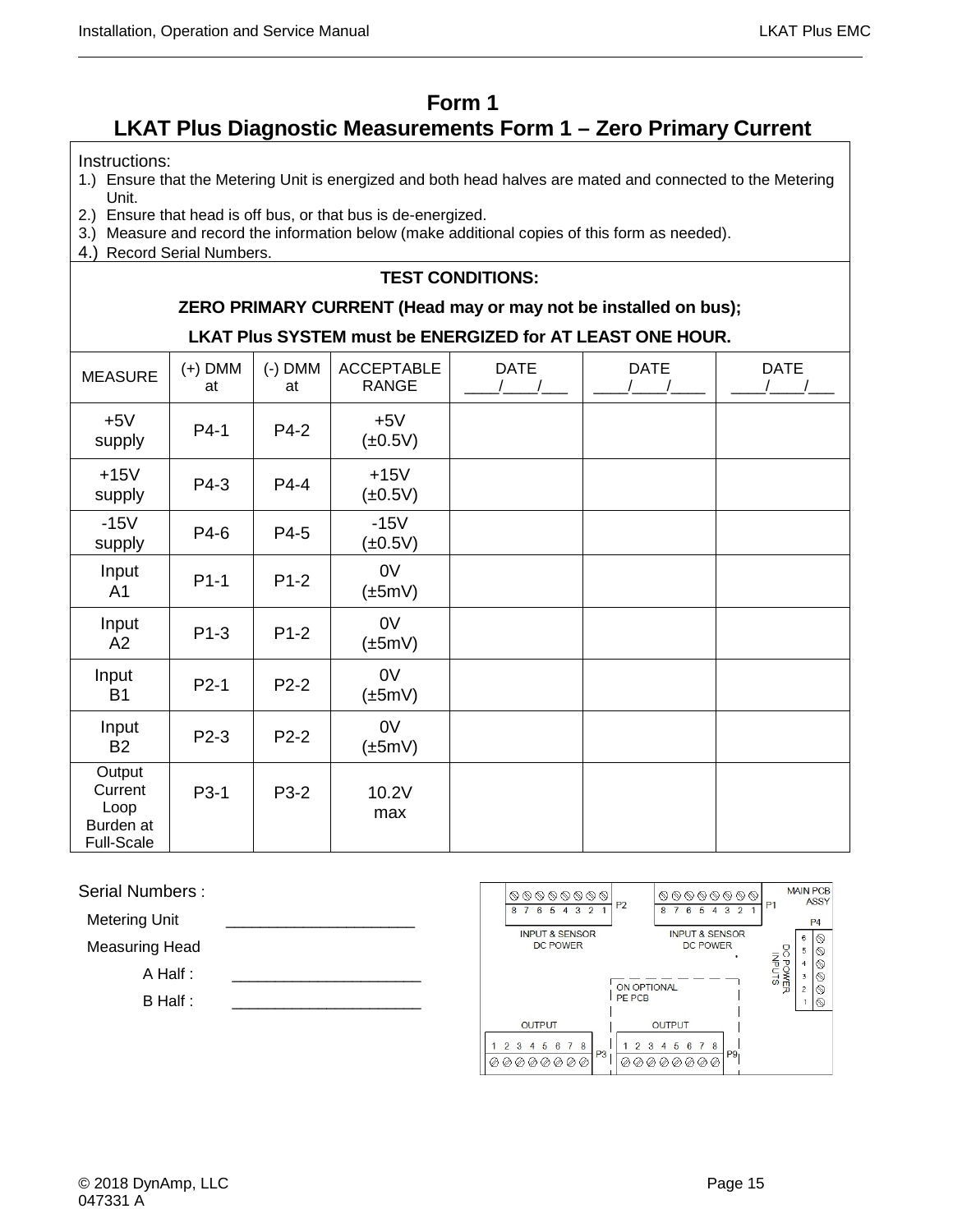## **Form 2**

## <span id="page-29-0"></span>**LKAT Plus Diagnostic Measurements Form 2 – Energized Primary Bus**

Instructions:

- 1.) Ensure that the Metering Unit is energized and both head halves are mated and connected to the Metering Unit.
- 2.) Ensure that head is on bus and that bus is energized.
- 3.) Measure and record the information below (make additional copies of this form as needed).
- 4.) Record Serial Numbers and Current Loop Burden Resistance (Ohms).

#### **TEST CONDITIONS:**

#### **ENERGIZED PRIMARY BUS ;**

#### **LKAT Plus SYSTEM must be ENERGIZED for AT LEAST ONE HOUR.**

| <b>MEASURE</b>                                       | $(+)$ DMM<br>at | $(-)$ DMM<br>at | <b>ACCEPTABLE</b><br><b>RANGE</b> | <b>DATE</b><br>$\frac{1}{2}$ | <b>DATE</b> | <b>DATE</b> |
|------------------------------------------------------|-----------------|-----------------|-----------------------------------|------------------------------|-------------|-------------|
| $+5V$<br>supply                                      | $P4-1$          | P4-2            | $+5V$<br>$(\pm 0.5V)$             |                              |             |             |
| $+15V$<br>supply                                     | P4-3            | $P4-4$          | $+15V$<br>$(\pm 0.5V)$            |                              |             |             |
| $-15V$<br>supply                                     | P4-6            | P4-5            | $-15V$<br>$(\pm 0.5V)$            |                              |             |             |
| Input<br>A <sub>1</sub>                              | $P1-1$          | $P1-2$          | Within<br>±25mV of<br>Input A2    |                              |             |             |
| Input<br>A2                                          | $P1-3$          | $P1-2$          | Within<br>±25mV of<br>Input A1    |                              |             |             |
| Input<br><b>B1</b>                                   | $P2-1$          | $P2-2$          | Within<br>±25mV of<br>Input B2    |                              |             |             |
| Input<br><b>B2</b>                                   | P2-3            | P2-2            | Within<br>±25mV of<br>Input B1    |                              |             |             |
| Output<br>Current<br>Loop<br>Burden at<br>Full-Scale | P3-1            | P3-2            | 10.2V<br>max                      |                              |             |             |

Serial Numbers :

Metering Unit Measuring Head A Half : B Half :



Current Loop Burden Resistance

(Ohms)\_\_\_\_\_\_\_\_\_\_\_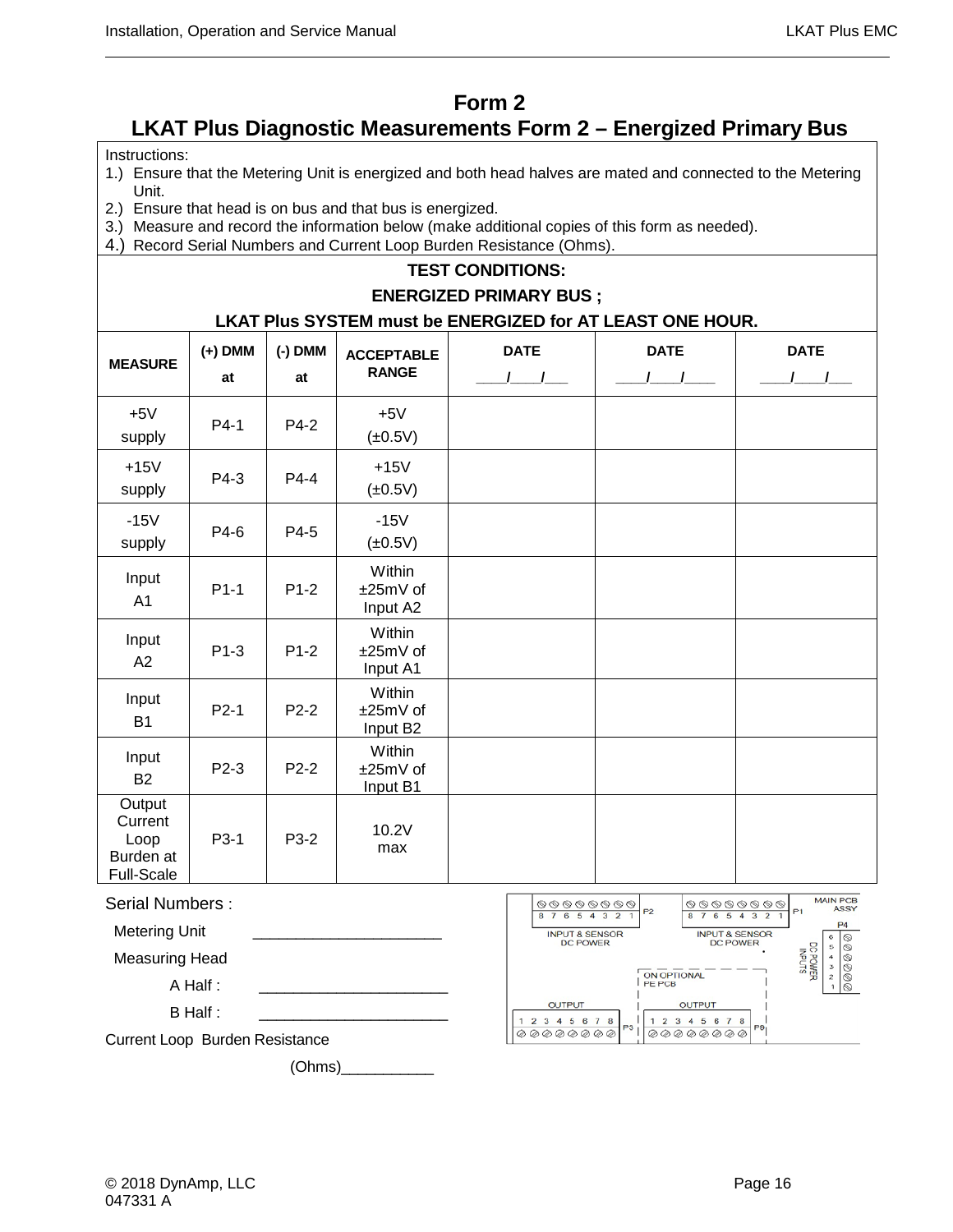# <span id="page-30-0"></span>**5. THEORY OF OPERATION**

## <span id="page-30-1"></span>**5.1 GENERAL**

The LKAT Plus system uses open-loop, open-path (OLOP) technology to convert the magnetic field associated with a current carrying conductor into an isolated milliampere current loop output. This output is scaled to be proportional to the primary conductor current. In addition, a local digital display of the primary bus current (in kiloAmperes) is visible when the optional RMS Display pc board is added to Metering Unit.

Each Measuring Head is a sealed unit and is not designed for repair in the field. However, a working knowledge of the LKAT Plus system theory of operation will help facilitate timely and accurate diagnosis in the event of problems.

## <span id="page-30-2"></span>**5.2 OLOP TECHNOLOGY**

The term "open-loop" means that the magnetic circuit does not generate an opposing magnetic field to null the field produced by the primary conductor inside the Measuring Head. The term "open-path" indicates that the sensor is an air-core design, without magnetic core material.

The LKAT Plus system operation is based on Ampere's Law, which states: "the line integral of B (magnetic flux density) around any closed path is equal to  $\mu_0$  (permeability multiplied by current)". In practical terms, this means that integrating a closed path around a primary conductor will yield a value proportional the net primary current.

This integration is implemented using a specific array of Hall Effect ICs. The LKAT Plus system effectively minimizes errors typically present in other open-loop sensors: zero drift, thermal drift, position sensitivity, and susceptibility to external magnetic fields. The absence of a magnetic core practically eliminates errors due to saturation, hysteresis, and core set (remanence) commonly associated with ferrite material.

A generalized block diagram of the LKAT Plus system is shown in Figure 5.1.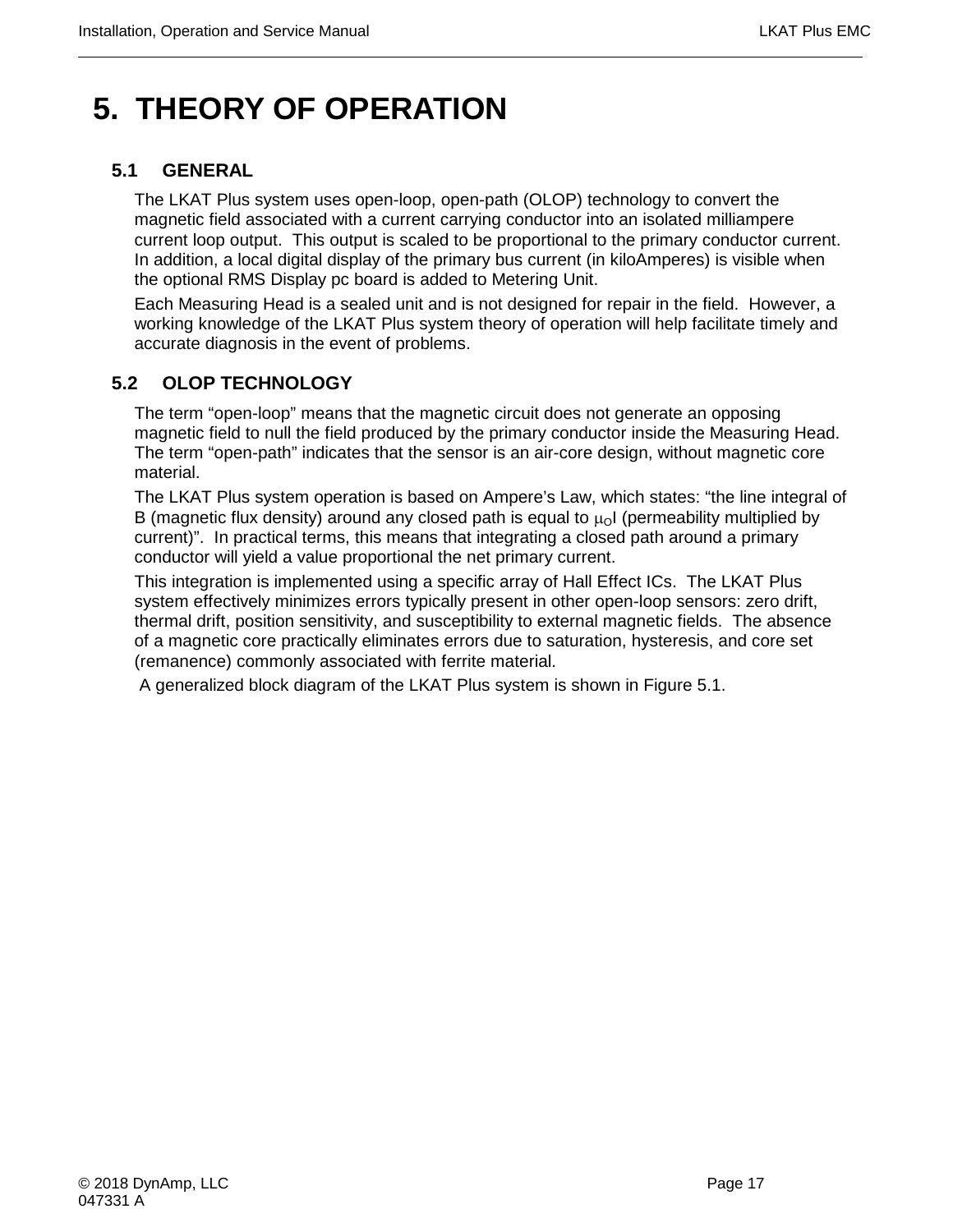

# **Figure 5.1 Block Diagram of the LKAT Plus System**

### <span id="page-31-1"></span><span id="page-31-0"></span>**5.3 SYSTEM FUNCTIONAL DESCRIPTION**

The flux density associated with the primary current is sensed by arrays of Hall ICs in the Measuring Head. The outputs of these devices are summed and filtered, then transmitted to the Metering Unit where these signals are dc biased and scaled. The Accuracy Diagnostics status LEDs and relay contacts are driven by a signal input that compares the various Hall groups with voltage setpoints. When the Hall group signal exceeds the reference, the green LED will go out and the red LED will illuminate. The relay coil will change state under the same conditions. The Trip Setpoint LEDs and relay contacts operate in a similar manner.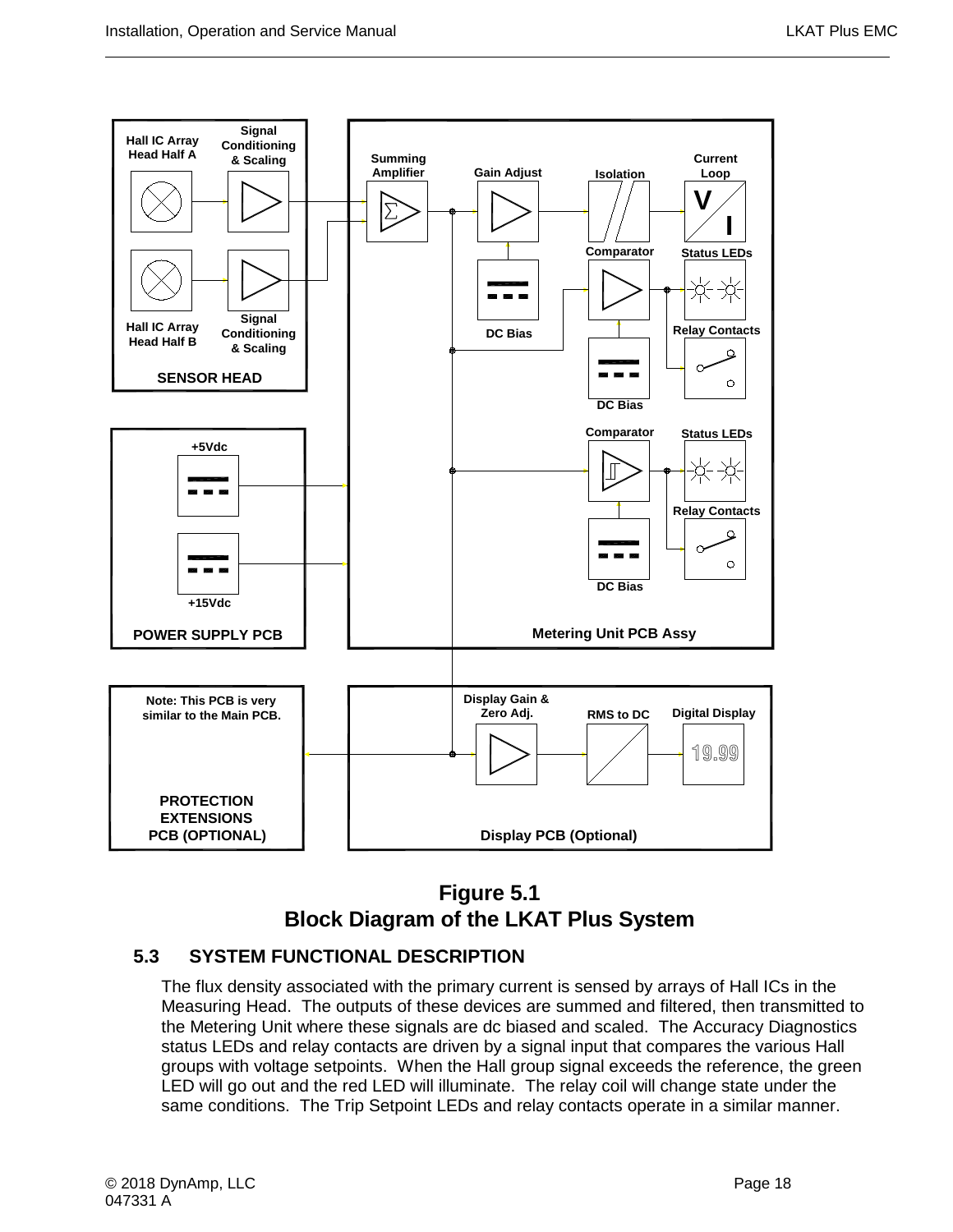Main PCB LED D6 is a RED / GREEN the Accuracy Diagnostics status LED. This LED indicator and Main PCB relay CR2 contacts may be used to monitor the following conditions:

- Measuring Head imbalance
- Power supply failure
- Measuring Head disconnected
- Sensor electronics failure
- Other circuit failures causing loss of measurement accuracy

Occurrence of one or more of the conditions above will change the state of the CR2 relay coil, changing the state of the contacts and changing the LED indication from green to red. Refer to the section "Troubleshooting an Accuracy Diagnostics Fault Indication" in this chapter for more information about determining the cause and eliminating a fault condition.

Refer to section the "FAILSAFE"/ "NON-FAILSAFE" CONFIGURATION in this chapter for more information about Alarm Relays.

#### <span id="page-32-0"></span>**5.4 LKAT PLUS METERING UNIT**

Refer to drawings in the back of this manual.

Input power connects to the Power Supply pc board assembly. The power supply pc board includes a non-replaceable slo-blo type fuse, in-rush and overcurrent protection, as well as MOV overvoltage clamping. The power supply provides outputs of ±15Vdc and +5Vdc required by the system electronics. These outputs connect to the Main pc board assembly via a short wire harness.

Connections to the Measuring Head are made via the Main pc board assembly. The uchassis with power supply and Main pc board is mounted on a sub-panel inside NEMA-4X enclosure. The enclosure cover must be securely closed and cable assemblies connected at all times during normal operation.

#### <span id="page-32-1"></span>**5.5 LKAT PLUS MEASURING HEAD INTERCHANGEABILITY**

DO NOT connect a LKAT² Measuring Head to an LKAT Plus Metering Unit – the LKAT² Head will not function properly, but not be damaged. LKAT Plus Measuring Heads of various sizes will operate properly when connected to the LKAT Plus Metering Unit. However, the LKAT Plus system is *factory calibrated as a system***.** As a result, optimal measurement accuracy is achieved when the Metering Unit is connected to the head it was calibrated with, and installed on the size bus bar it was designed for.

#### <span id="page-32-2"></span>**5.6 TROUBLESHOOTING AN ACCURACY DIAGNOSTICS FAULT INDICATION**

A problem may be detected when the LKAT Plus system is energized with A and B head cables connected to the Metering Unit. When the Main PCB AD status LED D6 illuminates RED and / or Main PCB CR2 status relay coil changes state, a possible fault condition has been detected. This is true whether or not the Measuring Head is installed on the bus. The following table is intended to help the user determine and eliminate the cause of the fault.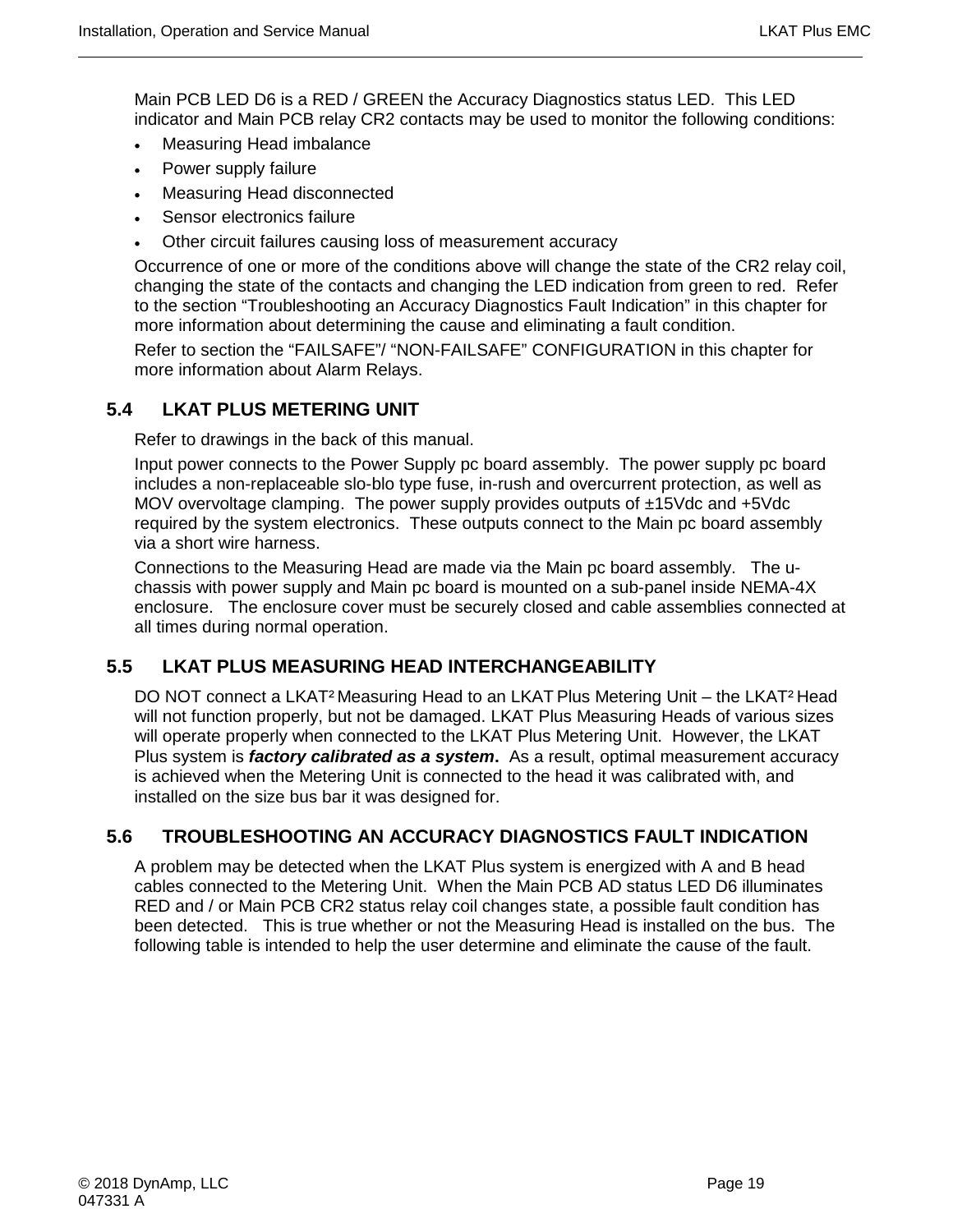| Table 5.1                                                       |  |  |  |  |  |
|-----------------------------------------------------------------|--|--|--|--|--|
| <b>Troubleshooting an Accuracy Diagnostics Fault Indication</b> |  |  |  |  |  |

<span id="page-33-1"></span>

| <b>G</b> E<br>മ<br>Main<br>Green | 읍<br>8<br>Main<br>Red L | Contact<br>P3-3 to P3-5 | <b>BUS ON</b> | OFF<br><b>SUB</b> | Possible problem                     | Action / Check                                                                                                       |
|----------------------------------|-------------------------|-------------------------|---------------|-------------------|--------------------------------------|----------------------------------------------------------------------------------------------------------------------|
| <b>ON</b>                        | <b>OFF</b>              | Open                    | $\sf X$       | X                 | System operating<br>properly         | DC measurements (optional)                                                                                           |
| <b>OFF</b>                       | <b>OFF</b>              | Closed                  | X             | X                 | No input power                       | Verify input power connection                                                                                        |
| <b>OFF</b>                       | <b>OFF</b>              | Closed                  | X             | X.                | DC power supply                      | Verify DC power on main PCB                                                                                          |
| <b>OFF</b>                       | <b>ON</b>               | Closed                  | $\sf X$       | X                 | <b>Head halves</b><br>disconnected   | Verify head interconnections at Metering<br>Unit                                                                     |
| <b>OFF</b>                       | <b>ON</b>               | Closed                  | $\mathsf{X}$  |                   | Head imbalance                       | Adjust position of head for green ON, red<br><b>OFF</b>                                                              |
| <b>OFF</b>                       | <b>ON</b>               | Closed                  | $\sf X$       | $\mathsf{X}$      | <b>Measuring Head</b><br>malfunction | Measure head input signals at zero bus<br>current; output should be < 5mVdc;<br>substitute known good Measuring Head |
| <b>OFF</b>                       | ΟN                      | Closed                  | X             | X                 | Other problem                        | Contact factory                                                                                                      |

## <span id="page-33-0"></span>**5.7 SYSTEM CALIBRATION OVERVIEW**

DynAmp does not specify exact required intervals of calibration for its products.

The end user of the product is responsible for identifying the appropriate interval between calibrations. The intervals should be determined based on the following factors:

- Requirements of a Quality Management System
- Accuracy and permissible limits of errors
- Purpose and usage
- Experience with similar products
- Manufacturer's recommendations
- Stability of the product
- Past history
- Other characteristics of the product

Reference: "ISO/IEC 17025:2017, General requirements for the competence of testing and calibration laboratories" and Laboratory Accreditation Bureau "Guidance for Documenting and Implementing ISO/IEC 17025:2005 and Laboratory Guidance."

As a guideline, DynAmp recommends a 24-month interval of calibration for all permanently installed products and a 12-month interval of calibration for all products used in portable applications.

Calibration may be performed as:

- Field Calibration (On Process Bus)
- Field Calibration (On Test Bus)
- **Factory Calibration**

#### **IMPORTANT NOTE**

DynAmp, LLC assumes no responsibility for the accuracy of LKAT Plus Systems calibrated by any person other than a DynAmp, LLC Technician.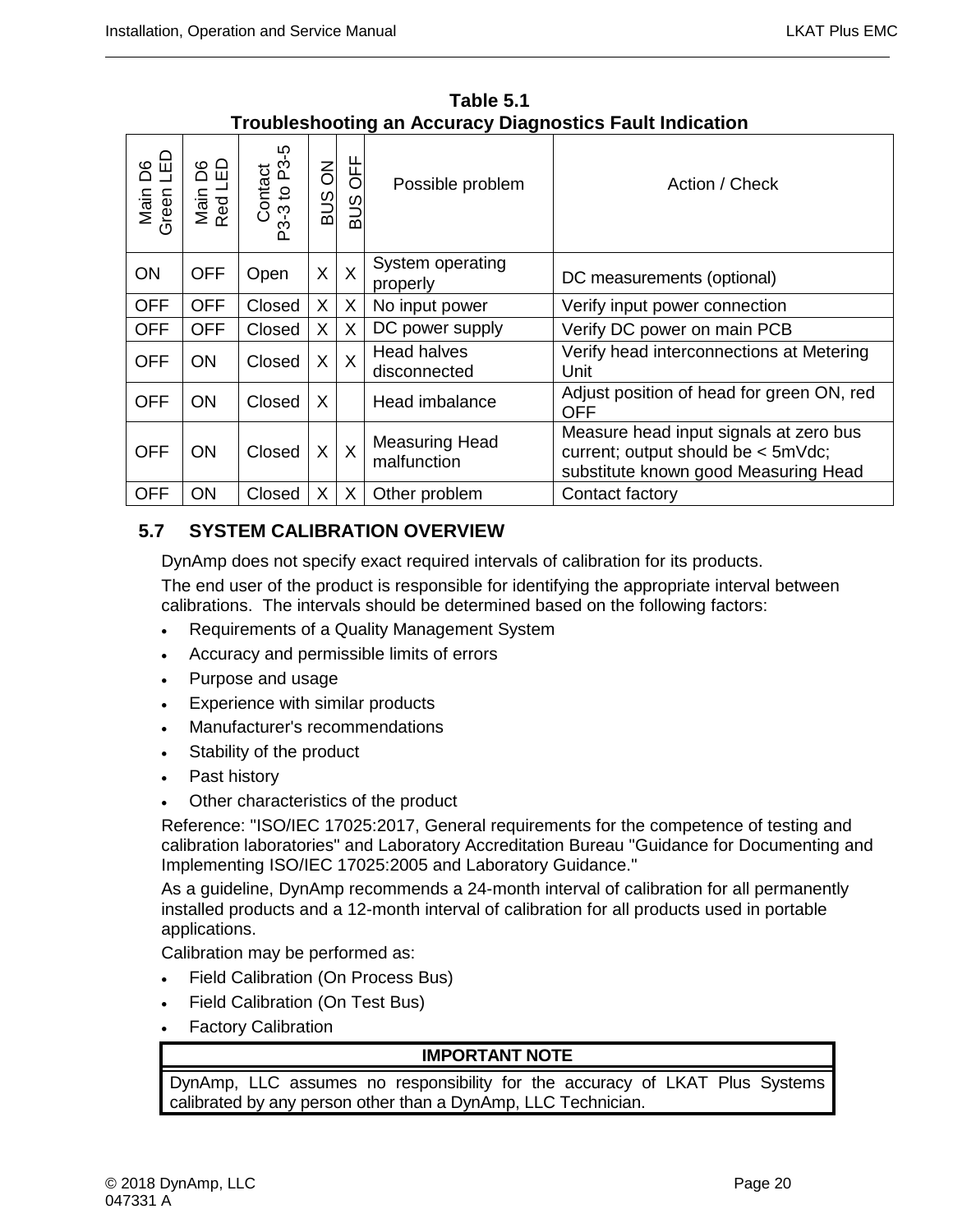Generally, system calibration compares the output of the device under test ("DUT") to a reference.

The best calibration method is to return LKAT Plus Systems to the factory for calibration on a test bus in a very controlled environment with extremely stable and accurately measured current. This requires that the LKAT Measuring Head be removed from process bus. The head and associated Metering Unit must be returned together, and should have the same serial number. The signal output and input power cable assemblies do not need to be returned for factory calibration. Specific details of factory calibration are beyond the scope of this manual.

Field calibration is possible using a 0.1% accurate current measurement system, such as the DynAmp LKP or Opti-Cal as a reference. Due to significantly larger size and mass, it may be difficult to install a comparably rated LKP Measuring Head in the same bus as the LKAT Plus. An existing LKCO or DynAmp's portable Opti-Cal system is better suited for this purpose.

Field calibration accuracy depends on the stability of the test bus current, the accuracy of the reference current measurement system and ammeters, as well as the linearity of the LKAT Plus System.

#### <span id="page-34-0"></span>**5.8 CALIBRATION ADJUSTMENTS**

#### **IMPORTANT NOTE**

To avoid injury and/or electrical shock, personnel performing calibration must review and observe all hazard warnings and safety precautions stated throughout this product manual.

LKAT Plus System calibration adjustments are summarized below.

All Bias and Zero adjustments are made at zero bus current.

All Scaling and Gain adjustments are typically made at full-scale current.

Refer to pc board assembly drawings at the end of this manual for location of switches and potentiometers, as well as tables listing proper switch settings. Except for step 1) below, each table is shown on the appropriate pc board assembly drawing.

Forms 1 and 2 are used to check and record system power supply and channel voltages.

Main PCB – Current Loop Output

- Output Bias (coarse) : SW2C…SW2F
- Output Type : SW6
- Output Gain (coarse) : SW3
- Output Bias (fine) : Trimpot
- Output Gain (fine): Trimpot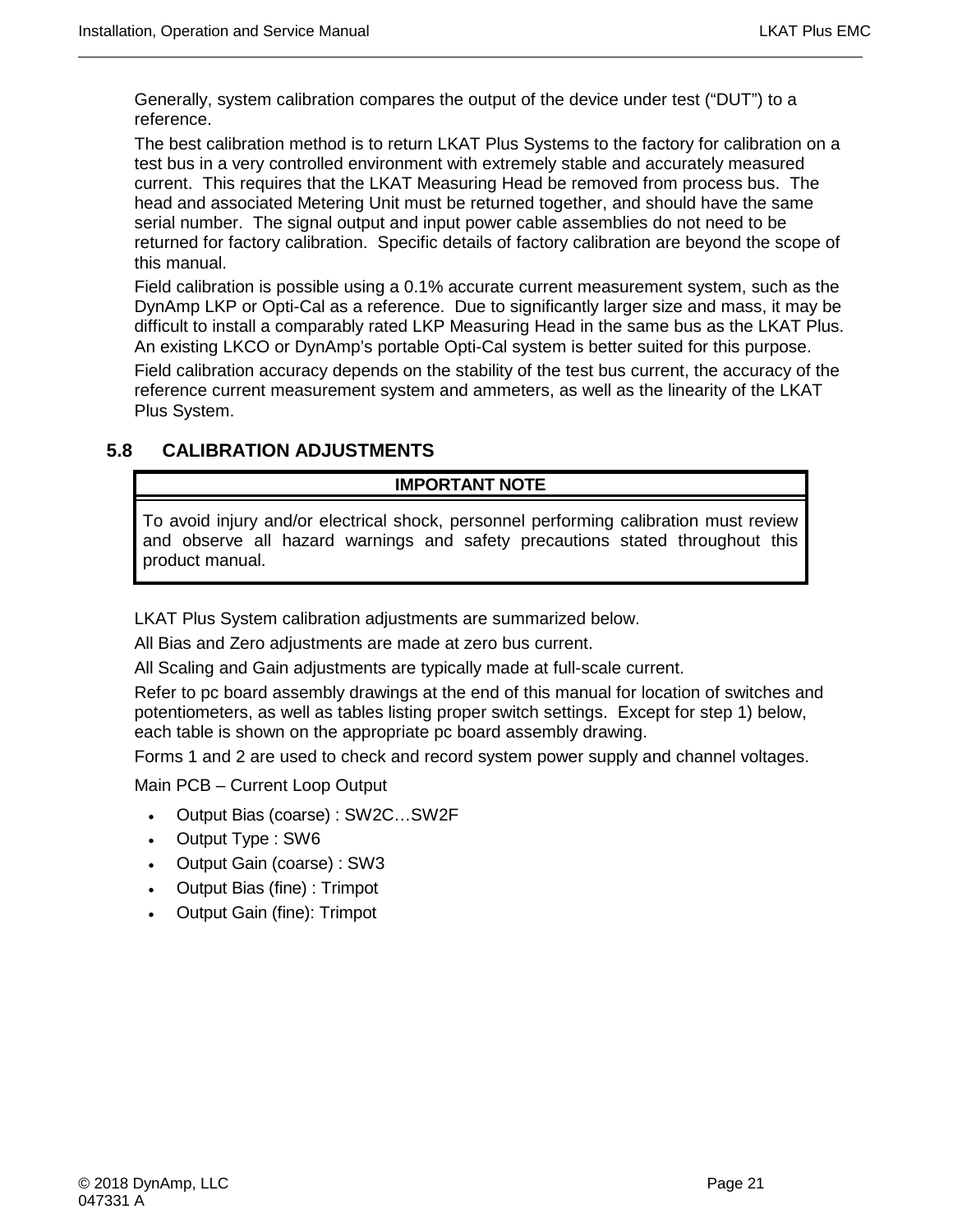Main PCB – Trip 1 Setpoint

- Trip 1 Protection Polarity : SW2A and SW2B
- Trip 1 Setpoint : Trimpots (medium) and (fine)

Optional PE PCB – Current Loop Output

- Output Bias (coarse) : SW4
- Output Type : SW5
- Output Gain (coarse) : SW1 and SW2
- Output Bias (fine) : Trimpot
- Output Gain (fine) : Trimpot

Optional PE PCB – Trip 2 & 3 Setpoints

- Trip 2 Protection Polarity : SW3
- Trip 2 Setpoint : R33 (medium) and R46 (fine)
- Trip 3 Protection Polarity : SW3
- Trip 3 Setpoint : R34 (medium) and R47 (fine)

Optional RMS Display PCB – Display

- Decimal Point position
- DPM Mode
- RMS Signal Conditioning Options : SW1F, G, & H (SW1-6, 7, & 8)
- Input Scale Factor : SW1E (SW1-5)
- Input Attenuation : SW1A, B, C, & D (SW1-1, 2, 3, & 4)
- DPM Gain (fine) : R12

#### **NOTE**

The Optional PE and/or RMS Display pc board assemblies may be added, configured and calibrated in the field. In this case, the Main pc board assembly output signal is used as the reference output signal with the LKAT Plus System measuring normal bus current.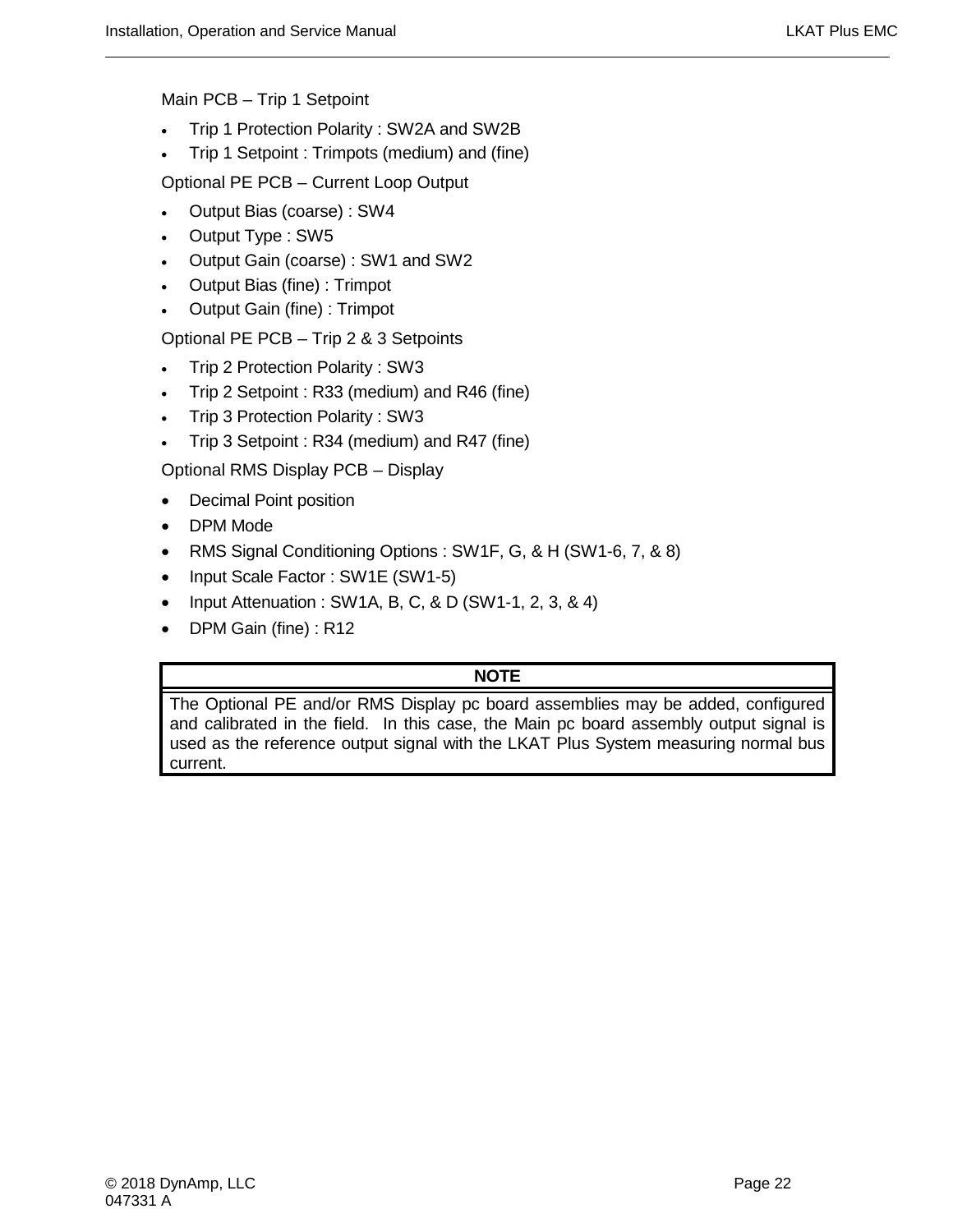## <span id="page-36-0"></span>**5.9 FIELD CONFIGURATION OF TRIP SETPOINTS**

Trip setpoints may be re-configured on site for any level between 5% and 100% of full-scale. The trip polarity may also be re-configured on site. However, the Accuracy Diagnostics trip setpoint should not be adjusted without consulting the factory.

Refer to assembly drawings for the Main pc board and PE pc board (optional) included at the end of this manual. To change trip polarity adjust SW2A and SW2B according to the table on the assembly drawing.

The trip setpoint is proportional to the current where the trip will occur: "Trip Current" – from Metering Unit nameplate.

The easiest method to check or change trip setpoints is to use the DynAmp LKAT MUT system which is specifically designed to simplify this process as well as verify proper operation afterwards.

To configure the trip setpoint without the LKAT MUT or complete test stand, the following method can be used.

Refer to Table 5.2, "Trip Configuration Details". Measure the existing setpoint voltage ( $V_{STPT}$ ); use the equation below to calculate the new setpoint voltage. Adjust coarse and fine potentiometers to produce calculated New  $V<sub>STPT</sub>$ .

|                                |     | New Trip Current     |  |     |                               |  |
|--------------------------------|-----|----------------------|--|-----|-------------------------------|--|
| New $\mathsf{V}_{\text{STPT}}$ | $=$ | Old Trip Current     |  |     | $X$ Old $VSTPT$               |  |
| Example:                       |     | Old $VSTPT$          |  | $=$ | 7V                            |  |
|                                |     | Old Trip Current $=$ |  |     | 70kA                          |  |
|                                |     | New Trip Current $=$ |  |     | 80kA                          |  |
|                                |     | 80kA<br>70kA         |  |     | $X$ 7V = 8V (New $V_{STPT}$ ) |  |

| Table 5.2                         |  |
|-----------------------------------|--|
| <b>Trip Configuration Details</b> |  |

<span id="page-36-1"></span>

| $1.1.6$ vol.1.1.9 at all of 1.1 boland                                                                        |                  |               |             |  |  |  |
|---------------------------------------------------------------------------------------------------------------|------------------|---------------|-------------|--|--|--|
| <b>Trip Circuit</b>                                                                                           | $VSTPT$ Location | Medium Adjust | Fine Adjust |  |  |  |
|                                                                                                               |                  | Trimpot       | Trimpot     |  |  |  |
|                                                                                                               | TP6              | R91           | <b>R98</b>  |  |  |  |
| (Main)                                                                                                        | (Main)           |               |             |  |  |  |
| 2                                                                                                             | TP <sub>2</sub>  | R33           | <b>R46</b>  |  |  |  |
| (PE)*                                                                                                         | $(PE)^*$         |               |             |  |  |  |
| 3                                                                                                             | TP3              | R34           | R47         |  |  |  |
| $(PE)^*$                                                                                                      | $(PE)^*$         |               |             |  |  |  |
| Use TP0 for zero volt reference (circuit common) for voltage measurements for trip<br>setpoint configuration. |                  |               |             |  |  |  |
|                                                                                                               |                  |               |             |  |  |  |

\* Optional

#### **NOTE**

The LKAT Plus is supplied with factory configured trip setpoints configured as specified in the LKAT Plus Worksheet at the time of order. If the trip setpoints are reconfigured in the field, the customer must realize that the trip setpoints shown on the LKAT Plus Metering Unit nameplate will no longer be correct. In this case, DynAmp suggests that the nameplate be changed to reflect the new trip setpoint (following reconfiguration).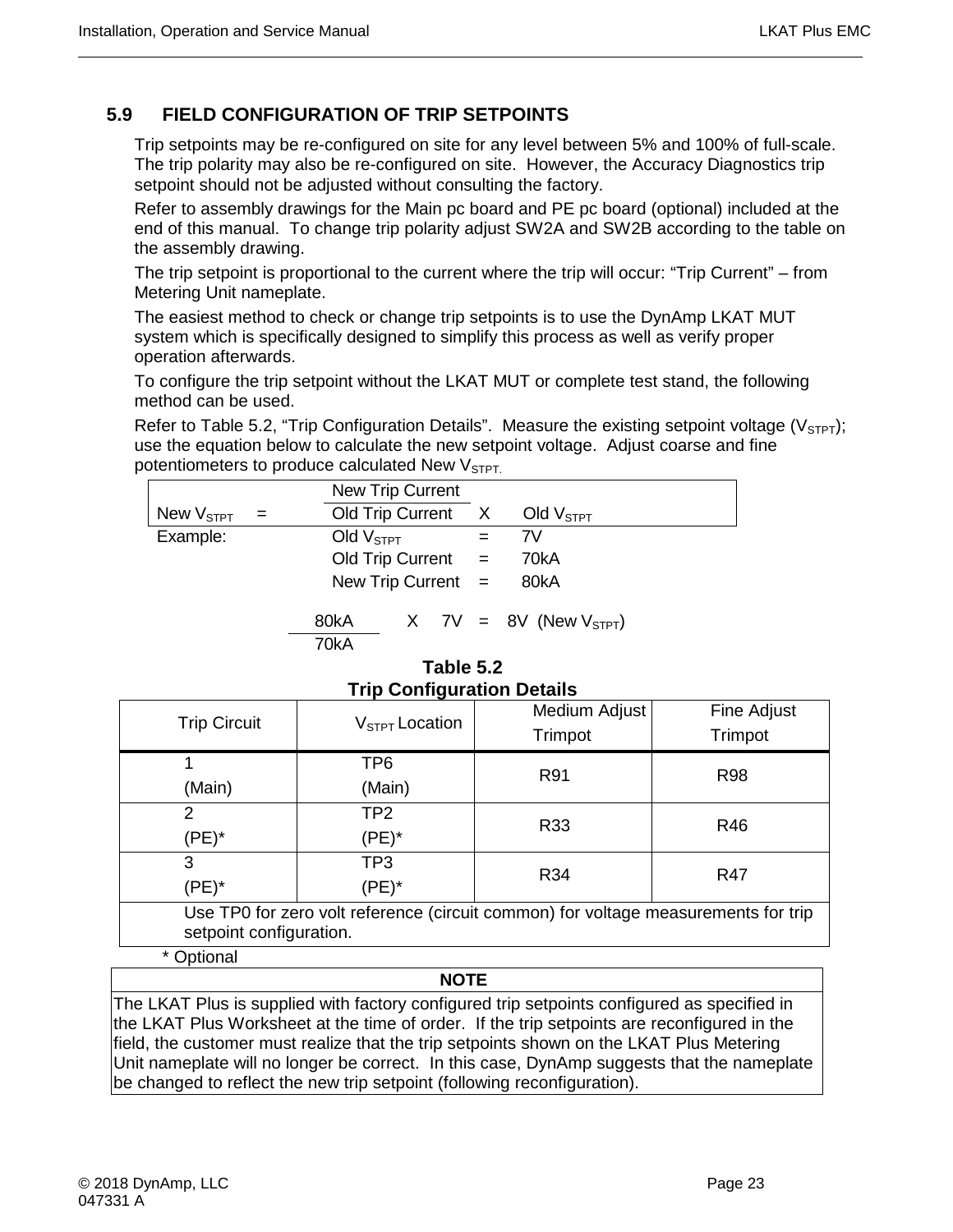#### <span id="page-37-0"></span>**5.10 EARTH GROUNDING**

Here is a detailed description of the Earth Ground connection path:

- 1. The input power cable assembly connects CONN4 to the mains power.
- 2. Refer to the LKAT Plus System Wiring Diagram and wire system accordingly.
- 3. The earth ground wire connects from CONN4 to the FLTR1 metal case only. The FLTR1 metal enclosure is not connected to copper foil traces on the power supply PC Board assembly, the steel standoff inserts or the steel PCB mounting bracket.
- 4. The Earth Ground connection is only used to shunt common mode noise to earth.

#### **IMPORTANT NOTE**

There is no electrical connection from any part of the LKAT Main PCB or its optional daughter PCBs to Earth / Chassis ground or the steel PCB mounting bracket or panel. There is no electrical connection between the steel PCB mounting bracket or panel to Earth Ground.

#### <span id="page-37-1"></span>**5.11 CONFIGURING THE LOW PASS FILTER**

The LKAT Plus System includes a two pole configurable low pass filter. This filter may be enabled without affecting the scaling of the output in the pass band. The frequency response of the LKAT Plus without the low pass filter activated is shown in Figure 3.1.

Refer to the Main pc board assembly drawing at the end this manual.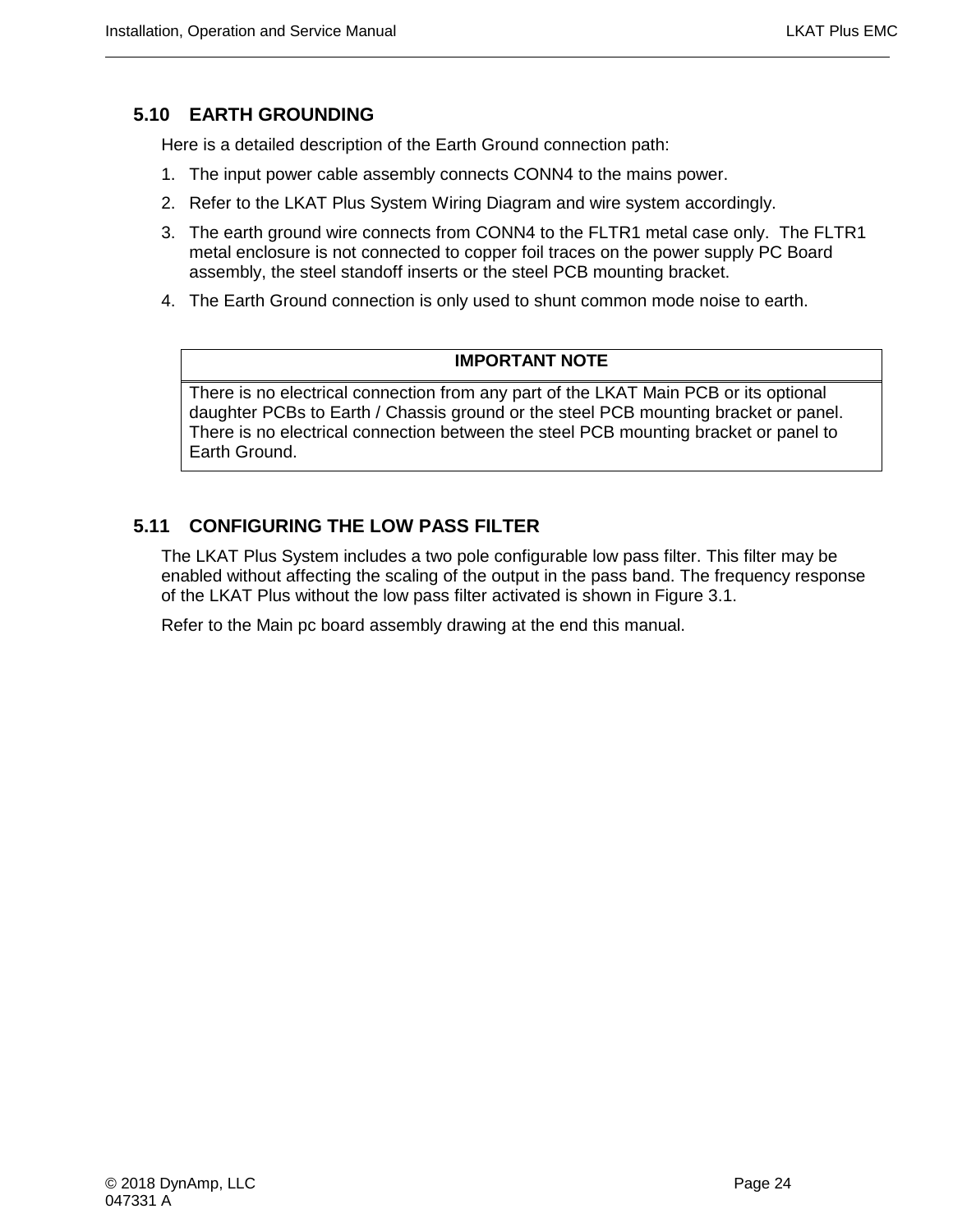### <span id="page-38-0"></span>**5.12 "FAILSAFE" / "NON-FAILSAFE" CONFIGURATION**

The LKAT Plus System relay outputs are failsafe as factory configured. When the system is energized, all relay coils are energized and all contacts change state; that is, open contacts close and closed contacts open. During any alarm condition, relay coils de-energize, which changes the state of the relay contacts.

In the failsafe configuration, loss of input power to the LKAT Plus Metering Unit de-energizes the alarm relay coils. This causes the relay contacts to change state and indicate an alarm condition.

For some applications, the user requires that Trip1 to be "non-failsafe". That is, the system should not produce an alarm when there is loss of input power. Alarm conditions other than loss of input power must continue to result in an alarm. Trip1 relay contacts can be configured for Non-Failsafe operation. AD relay contacts are failsafe only. Trip2 and Trip3 relay contacts (present on optional PE PCB assembly) are failsafe only.

Table 5.3 shows the status of the LKAT Plus alarm relay contacts. The alarm relay contact condition is shown as it exists at the customer connections to the Metering Unit.

<span id="page-38-1"></span>To convert the LKAT Plus System Trip1 to non-failsafe operation requires modification of the Main pc board assembly, and modification of an internal wiring harness. Contact factory.

| <b>Non-Failsafe Metering Unit Configuration</b> |              |                            |                           |                                            |  |  |  |
|-------------------------------------------------|--------------|----------------------------|---------------------------|--------------------------------------------|--|--|--|
| Alarm<br>Name                                   | Contact Set  | <b>POWER</b><br><b>OFF</b> | POWER ON<br><b>NORMAL</b> | POWER ON<br><b>ALARM</b><br><b>TRIPPED</b> |  |  |  |
| Trip2                                           | P9-6 to P9-8 | Closed                     | Open                      | Closed                                     |  |  |  |
|                                                 | P9-6 to P9-7 | Open                       | Closed                    | Open                                       |  |  |  |
| Trip3                                           | P9-3 to P9-5 | Closed                     | Open                      | Closed                                     |  |  |  |
|                                                 | P9-3 to P9-4 | Open                       | Closed                    | Open                                       |  |  |  |
| Trip1                                           | P3-6 to P3-8 | <b>Open</b>                | Open                      | Closed                                     |  |  |  |
|                                                 | P3-6 to P3-7 | <b>Closed</b>              | Closed                    | Open                                       |  |  |  |
| <b>AD</b>                                       | P3-3 to P3-5 | Closed                     | Open                      | Closed                                     |  |  |  |
|                                                 | P3-3 to P3-4 | Open                       | Closed                    | Open                                       |  |  |  |

# **Table 5.3 LKAT Plus Alarm Relay Status**

(As found at Customer Connection to Metering Unit)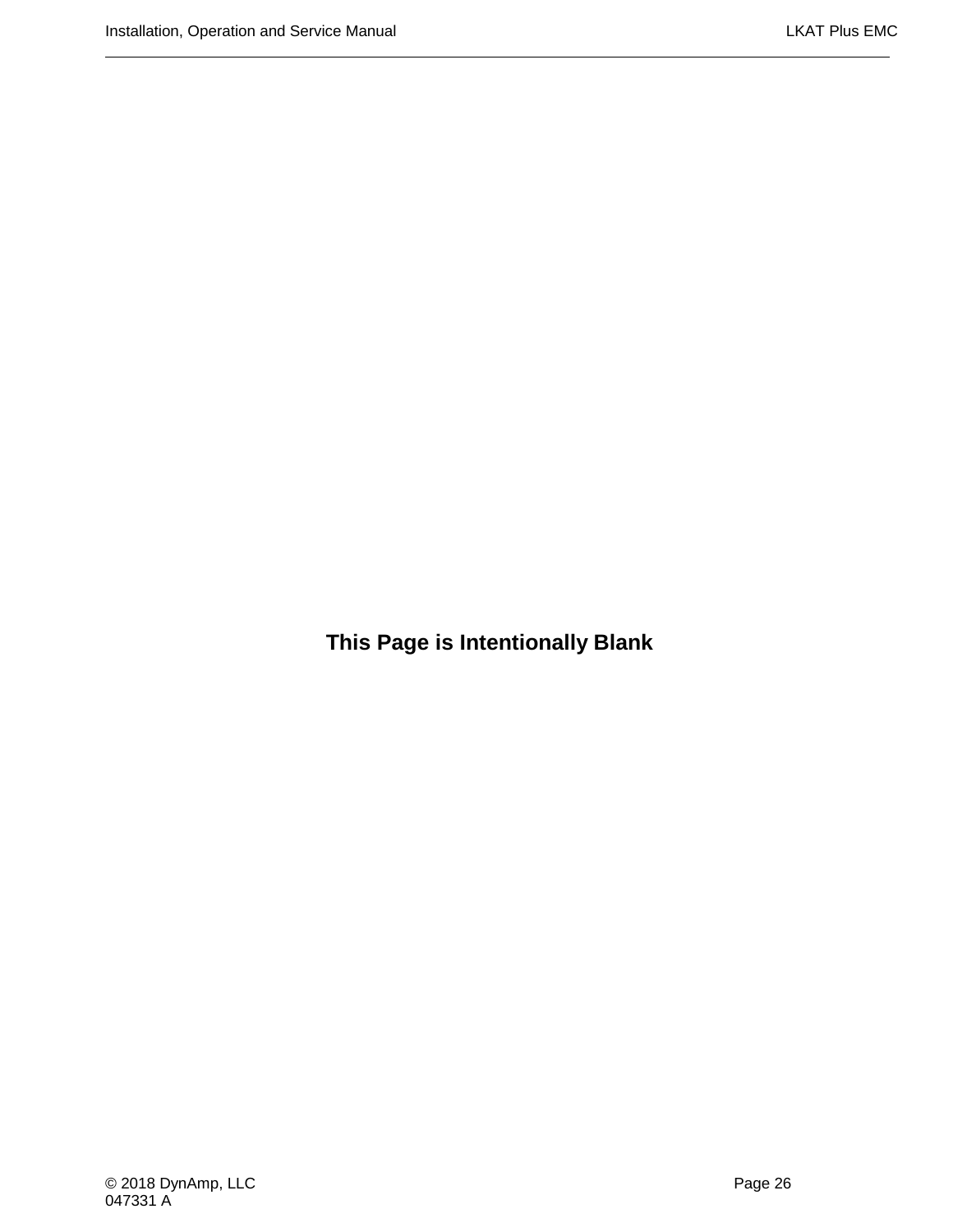# <span id="page-40-0"></span>**6. MAINTENANCE & SPARE PARTS**

### <span id="page-40-1"></span>**6.1 PERIODIC MAINTENANCE**

As is true with any electronic system, proper maintenance will tend to prolong the service life. DynAmp, LLC recommends the following program be performed at the recommended interval to prevent or detect damage to the LKAT Plus System and to ensure reliable performance. Always use appropriate measures to correct any problems found. Following the suggested maintenance schedule may assist in early diagnosis of problem(s) to minimize repairs and down time.

#### **IMPORTANT NOTE:**

If Main pc board LED D6 (AD Status LED) is illuminated RED and / or the status relay coil de-energizes, a fault condition may exist in the LKAT Plus electronics. When this occurs, the system may require immediate attention. Refer to "Troubleshooting an Accuracy Diagnostics Fault Indication", in the "Theory of Operation" section of this manual.

#### <span id="page-40-2"></span>**6.2 ANNUAL MAINTENANCE**

Refer to the "Calibration" section of this manual for calibration intervals.

If possible, perform the steps described in section titled "System Checkout" in the "Installation" section of this manual at least once per year to verify performance of the LKAT Plus system. This may help to prevent or detect damage to the system and to ensure reliable performance. Use appropriate measures to correct any problems found. If LKAT Plus System equipment is exposed to extreme temperatures, DynAmp, LLC recommends these steps be performed during the hottest time of the year.

In addition, the following steps should be performed once each year as part of annual maintenance:

- 1. Visually inspect Measuring Head and interconnection cable for evidence of severe overheating, cracks, separation of bonded surfaces, or excessive corrosion. Record any suspect conditions.
- 2. Inspect the Measuring Head mounting screws and adjust as needed.
- 3. Visually inspect Metering Unit for evidence of severe overheating, corrosion, or condensation. Record any suspect conditions and take appropriate action.
- 4. Clean as necessary; remove any oil or grease with a mild detergent. Do not use abrasives or strong chemical solvents as they may damage the cables or erase the silkscreen markings from the Metering Unit.
- 5. Disconnect power to the system before servicing.

# **CAUTION**

<span id="page-40-3"></span>To avoid the risk of shock and electrocution, always disconnect all cable assemblies before performing any cleaning on the Metering Unit.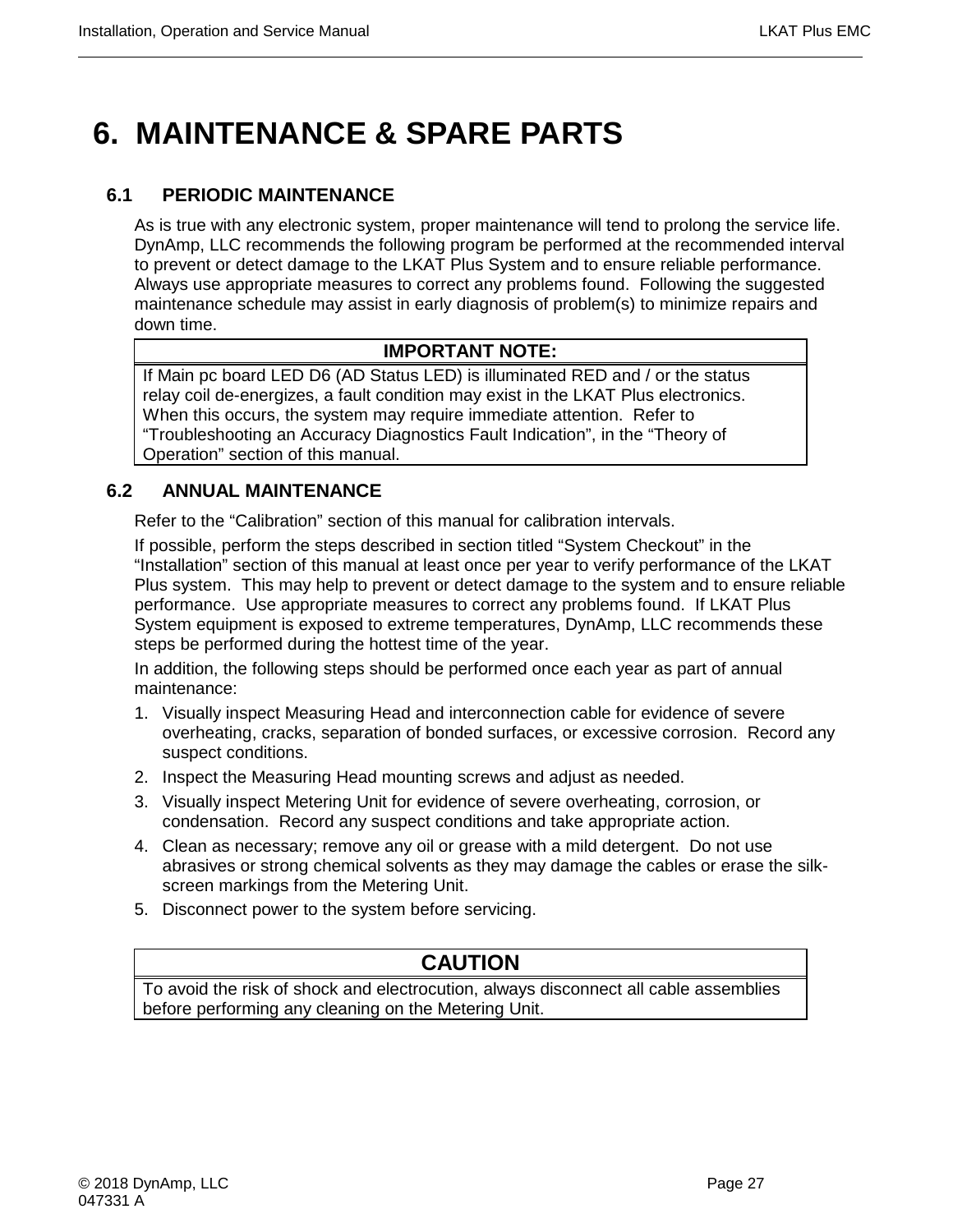### **6.3 SPARE PARTS**

The following table lists the minimum recommended quantities for spare parts for the LKAT Plus system. As spares are used, replacements should be ordered. Since continuous operation of high-current measurement systems is often critical, stocking spare parts should be given high priority.

Some cable assemblies for the LKAT Plus System include circular connectors. Others use solder cup connectors assembled with adhesive-lined shrink tubing covering the connector shell. If connector(s) are severed from the associated cable assembly, field installable replacement connectors may be purchased. These connectors may also be installed after routing head interconnection cables in conduit. Over-molded replacement cable assemblies may be purchased for the power input and output cables. Head cable connector(s) must be replaced by field installable type(s), or with a new head. Refer to Spare Parts List Table 6.1

The LKAT Plus system Measuring Heads require special repair procedures and materials. However, the heads are very reliable and should require little or no repair over its service life. Please refer to the nearest authorized DynAmp , LLC service center for information on repairs.

Disconnect power to the system before servicing.

<span id="page-41-0"></span>

| <b>DESCRIPTION</b>                                                    | <b>ITEM</b><br>NO. | <b>RECOMMENDED</b><br><b>QUANTITY</b> |
|-----------------------------------------------------------------------|--------------------|---------------------------------------|
| Clamp Assembly, LKAT Plus Mounting (includes 2 plungers)              | 43750              | $2$ (each)                            |
| Plunger, LKAT Plus mounting 10-28 x 1" body, 1/8" hex<br><b>Drive</b> | 43281              | $2$ (each)                            |
| <b>Spare System</b><br><b>Complete System</b>                         |                    |                                       |
| (Head & Metering Unit calibrated as system)                           | $\star$            | TBD                                   |
| Metering Unit                                                         | $***$              | TBD                                   |
| <b>Measuring Head</b>                                                 | $***$              | TBD                                   |

**Table 6.1 Spare Parts List**

\* Item number same as original system head

\*\*Contact DynAmp, LLC